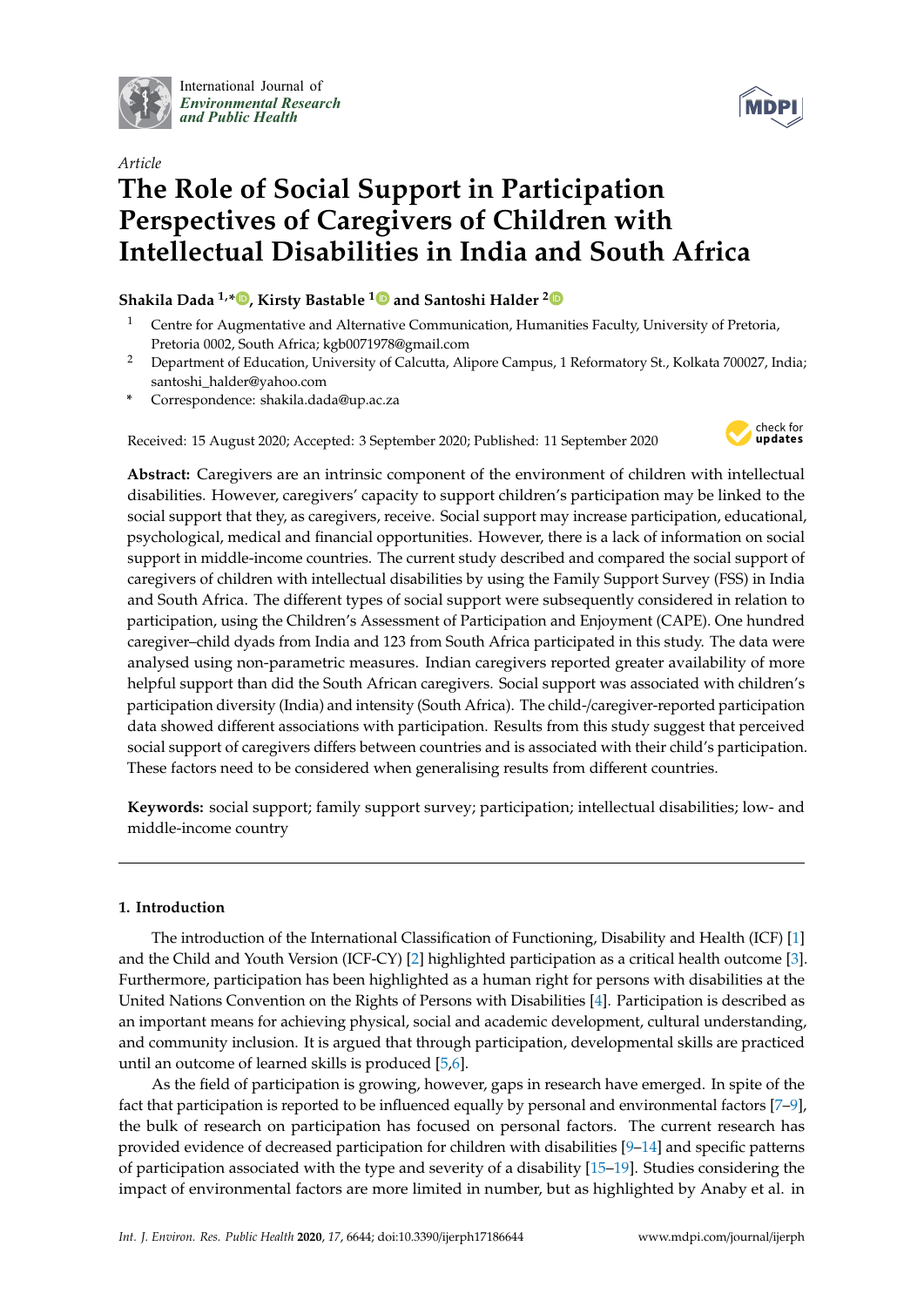a scoping review on the effect of the environment on participation, family support and geographic location are facilitators of participation, while attitudes, the physical environment, policies and a lack of support serve as barriers to participation [20].

A paucity of research is also evident in relation to the effect of the income level of the country or culture on participation. Most children with disabilities in the world live in low- and middle-income countries [21], and environmental factors have been identified as an important participation-related concept. Hence, it would have been expected that research on participation in low- and middle-income countries would be common. However, the review by Anaby et al. [20], which identified 28 studies (and three reviews), all were conducted in high-income countries. A more recent scoping review by Schlebusch et al. [22] identified 78 studies on participation from low- and middle-income countries (55% conducted after the Anaby et al. [20] review). However, only  $4\%$  ( $n = 6$ ) of these studies were from low-income countries, with 68% (*n* = 53) conducted in upper-middle-income countries. Furthermore, again only 4% (*n* = 6) of the studies in this review considered the effect of the environment on children's participation, while the remaining studies investigated participation as a process (*n* = 7), participation as an outcome (*n* = 42), child-related outcomes (*n* = 14), and the measurement of participation or related constructs  $(n = 11)$  [22]. All in all, there remains a lack of research on participation of children with disabilities from low- and middle-income countries, particularly in relation to environmental factors [22,23].

The importance of research on participation from low- and middle-income countries relates specifically to differences in the environment that may affect children with disabilities' participation. As indicated by Anaby et al. [20], environmental factors may function as facilitators of or barriers to the participation. Compared to their peers in high-income countries, children in low- and middle-income countries have been identified as being at greater risk from environmental influences such as poverty, reduced educational opportunities, violence and difficulty accessing healthcare [24–26]. In addition, the studies in the Anaby et al. review [20] were mostly from English-speaking countries embracing Eurocentric/western philosophies such as the U.S., the U.K., Canada, Australia and Europe [20], which see the individual as being independent from their community. This is in contrast to Afro-/Asia-centric philosophies that are founded on collectivism or see the self as inseparable from the community [27–29]. Differences in life philosophies may affect perceptions of self and disability, perceptions or availability of support, communication, and hence participation in these settings [27–29].

Within different cultural philosophies, the role of caregivers and the impact of factors such as caregiver support may affect participation. Unfortunately, limited research has been conducted in this area. Caregivers play a much greater role in finding [30,31] and facilitating [32] opportunities for participation for children with disabilities [20,33] than for children with typical development. In fact, the responsibility of ensuring that the rights of a child with intellectual disabilities are met, is reported to fall most often on caregivers [34–36]. Such responsibilities can create additional stress for caregivers and may limit their adaptability. Different forms of social support have been described as buffers for caregivers of children with disabilities to decrease stress and increase positive parenting [37,38]. When considering participation specifically, as expressed in the ICF-CY [2], "the role of the family environment and others in the immediate environment is integral to understanding participation, . . . ." [2], (p. xvi). Yet, little is known about the support experienced by caregivers of children [39], particularly in Afro-/Asia-centric countries [40]. Social support specifically is a process that "arises from formal support (medical or professional) and informal sources (extended family, friends, and neighbours) around the caregiver and family" [40], (p. 160). Social support is said to be a reciprocal interaction in which caregivers feel cared for, esteemed and valued, and in which they are engaged in a system of communication and mutual responsibility [41]. Social support enables caregivers of children with disabilities to mediate the stress that they face [38,42,43] by developing resilience [44] and increasing their situational appraisal [45] and coping strategies [46]. While reductions in stress are reported to increase well-being [47], the presence of social support for caregivers and the use of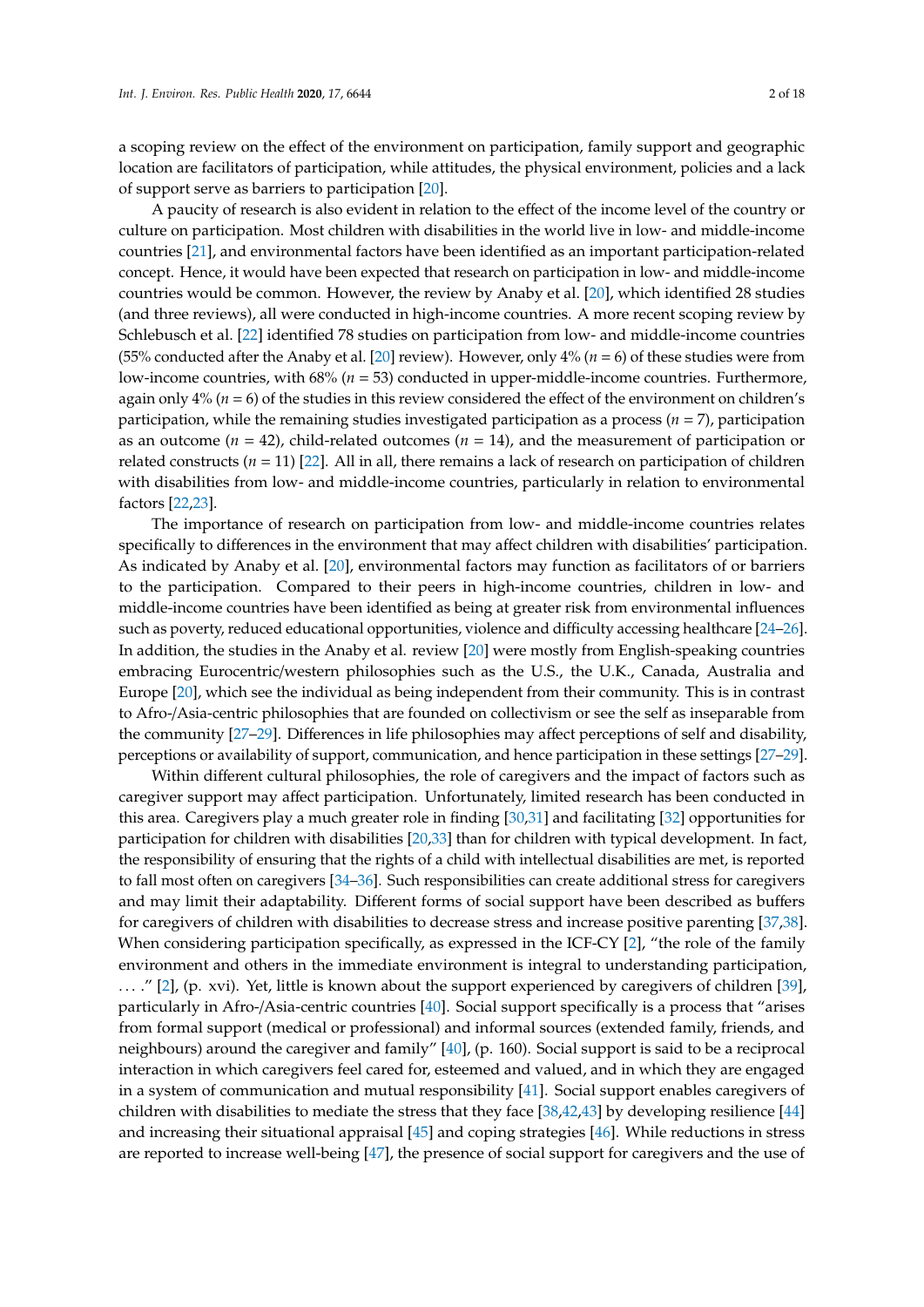positive caregiving styles are reported to increase the quality of caregiving [48]. Nurturing the child's self-esteem can also result in better developmental outcomes for the child [40,48].

One distinct difference between Eurocentric and Afro-/Asia-centric households is the proportion of multi-generational households (both India and South Africa) [40,49]. Multigenerational households have been highlighted as able to provide resilience and growth where this might otherwise not have been possible [50–53]. The presence of older generations in the household can, however, also add to a caregiver's responsibilities. In Eurocentric cultures, help for an older generation is provided primarily when specific needs arise (for example injury or illness), and therefore multigenerational households are less common. In Afro-/Asia-centric cultures, simply "being old" is sufficient for the provision of additional support [51,52], and the provision of this support is culturally obligatory [52,53].

The influence of caregivers of children with disabilities on their child's participation is represented in the context- and environment-related constructs of the family of Participation-Related Constructs (fPRC) model [6]. In this model, caregivers constitute a key component of their child's context (part of the environment). They provide opportunities for participation, regulate the environment, and respond to their child [54]. In spite of this key role played by caregivers of children who have intellectual disabilities, only four studies [32] have made use of tools in which the caregivers reported on participation, and none of these considered factors specific to the caregiver which may affect participation [6]. From a systems perspective, the impact of caregiver factors on the participation of a child with intellectual disabilities can also be appreciated, as the influence of each level of the system on the other levels is highlighted. This perspective is supported by studies that identify the caregiver education level, income and social support structures [33,55] as factors that may have an effect on participation [33,56,57].

The final gap that has been noticed in the literature is the notion of diagnosis. The most commonly reported disability in terms of participation is cerebral palsy [20,58–63], and research on other conditions such as intellectual disabilities is sparse. Intellectual disability is a pervasive and lifelong condition in which children present significant limitations with regard to intellectual functioning and adaptive behaviour, prior to the age of 18 years [64]. In addition to the individual challenges experienced by children who have intellectual disabilities, environmental barriers may impede the achievement of human rights [34–36]. These may include a lack of opportunities for participation in education, recreation, leisure, sporting and community activities [10,65]. For children with intellectual disabilities, the combination of individual challenges and environmental barriers can result in decreased cognitive and linguistic skills, poor motor and social skills [66], social isolation and chronic health problems [32]. A systematic review of the participation of children with intellectual disabilities identified four studies that reported that children with intellectual disabilities participated to a similar extent in leisure activities, but less in social activities within the community, recreational activities, family enrichment activities and formal activities, than did their typically developing peers [32]. Other studies not included in the review indicated decreased participation in active-physical and skills-based activities [19,66,67] and a higher proportion of participation in social and recreational activities [19]. In addition, children with intellectual disabilities were noted to participate in a significantly greater number of activities at home [68], by themselves [19] or with adults, rather than with peers [10], in comparison to children with typical development. In addition, challenges in the participation of a child with an intellectual disability were found to affect not only the child, but also to place high levels of stress on the parents and family [30].

In conclusion, there is a need to describe the influence that the environmental component of caregiver support has on the participation of children with intellectual disabilities from low- and middle-income countries [33]. The current study aimed to measure, describe and compare the social support of caregivers of children with intellectual disabilities from India and South Africa, and to determine if there is an association between the social support reported by caregivers and the participation of their children as reported by caregivers and their children. India and South Africa were selected since both countries have been identified as having cultures in which households are more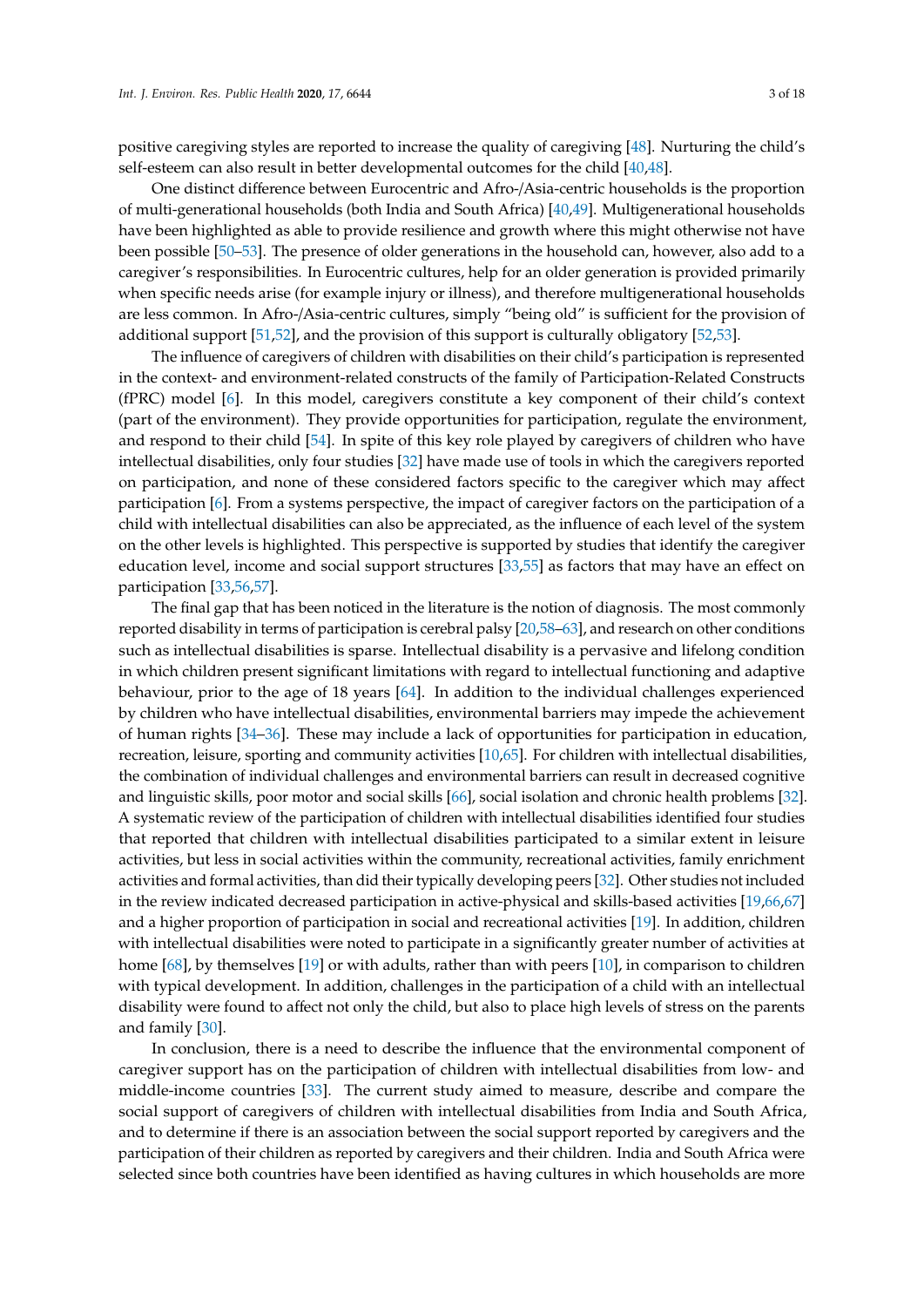commonly multigenerational. However, India is a lower-middle-income country and has a very high reported prevalence of intellectual disability (≈6%), while South Africa is an upper-middle-income country and has a lower reported prevalence ( $\approx$ 2.25%) of intellectual disability [69,70].

# **2. Aims**

This study had three key aims: firstly, to describe and compare the social support reported by caregivers of children with intellectual disabilities in India and South Africa; secondly, to determine if there was any association between the demographic factors and the social support reported by caregivers; thirdly, to determine if there was any association between the social support reported by caregivers and the participation of their children with intellectual disabilities.

The first hypothesis formulated for this study was that the social support available to caregivers in India and South Africa would be different. The second hypothesis suggested that demographic factors in India and South Africa would affect social support, and the third hypothesis stated that increased perceived social support would be associated with increased participation of the children with intellectual disabilities.

#### **3. Materials and Methods**

## *3.1. Study Design, Sampling and Participant Selection*

A comparative group design was used for this study. Purposive sampling was used in schools for children with intellectual disabilities to identify participants. In both countries, education for children with disabilities is provided in special schools which can be either government funded or private. The support provided by these schools is dependent on a range of factors including context (rural/urban), funding and fees paid by parents. Both urban and rural schools were included in this study.

Inclusion criteria for caregiver–child dyads required children to be between the ages of 6 and 21, and to have a primary diagnosis of mild to moderate intellectual disability. Caregivers were required to be literate in Bengali, English, Afrikaans, isiZulu or isiXhosa, and children were required to speak Bengali, English, Afrikaans, isiZulu or isiXhosa. If a child's home language was not the same as the language in which the Children's Assessment of Participation and Enjoyment (CAPE) [71] was to be administered at their school, then the child needed to have been schooled in the language of the CAPE [71] for at least  $1\frac{1}{2}$  years in order to be included in the study.

# *3.2. Ethics*

Ethics approval for the study was obtained from the relevant ethics committees of the institutions of higher education in both countries. Permission was obtained from the appropriate departments and heads of schools or centres. In India, participants were identified in twelve schools and centres for children with disabilities. In South Africa, permission was obtained from the Department of Education in six provinces. Permission was also obtained from the principals and governing bodies of the schools identified. Eleven government schools and four private schools gave permission for their children to participate in the study.

### *3.3. Participants*

A total of 223 caregiver–child dyads participated in the study, with 100 dyads from India and 123 from South Africa. The children had a mean age of 12:4 (years:months), and the sex composition of the sample was 61.3% male and 38.7% female. Although the reporting caregiver was primarily the child's mother (73.6%), fathers (15.6%) and other caregivers (10.8%) also reported on their children. More than half of the caregivers had at most a Grade 12 education (India 68%; South Africa 64%), and 64% of caregivers reported a household income of less than ZAR 30,000.00 (approximately EUR 1500.00) per month. Indian caregivers reported between one and six children residing in the household  $(M = 2)$ ,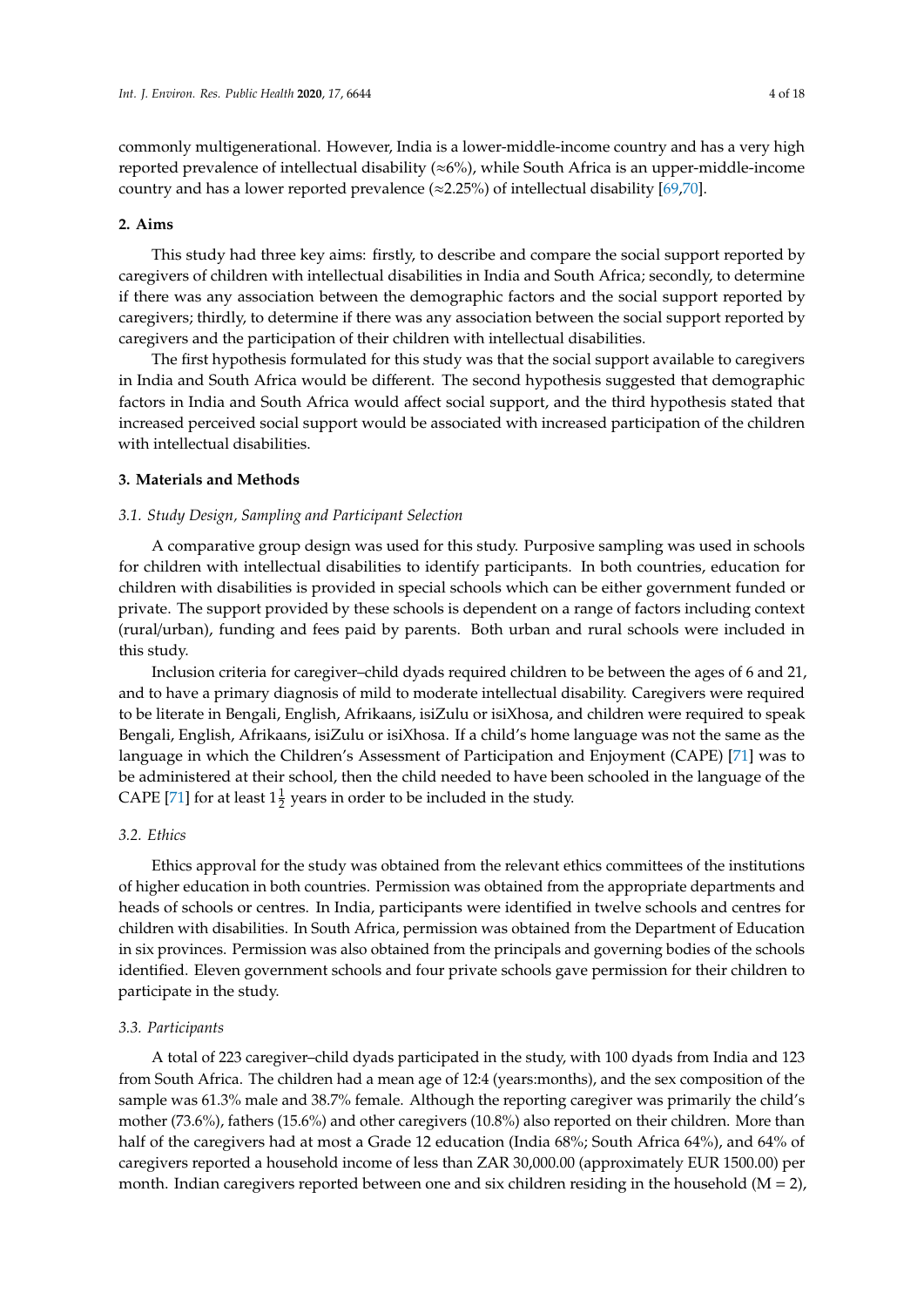while the South African caregivers reported between one and 13 children  $(M = 3)$  in the household. Indian caregivers reported having grandparents living in the house in 67.4% of families, and other family members in 47.7% of families. South African caregivers reported having grandparents living in the house in 32.6% of families, and other family members in 52.3% of families. Statistically significant differences were evident in the demographic data of caregivers from India and South Africa.

The summarised demographic data of the participants are presented in Table 1.

| Demographic Factor                              | India<br>$(n = 100)$ | <b>South Africa</b><br>$(n = 123)$ | <b>Combined Data</b><br>$(n = 223)$ | Equivalence<br><i>v</i> -Value |
|-------------------------------------------------|----------------------|------------------------------------|-------------------------------------|--------------------------------|
| Caregiver respondent (%) <sup>1</sup>           |                      |                                    |                                     |                                |
| Mother                                          | 33.8                 | 39.8                               | 73.6                                |                                |
| Father                                          | 6.1                  | 9.5                                | 15.6                                | 0.129 <sup>3</sup>             |
| Other                                           | 3.5                  | 7.4                                | 10.8                                |                                |
| Caregiver education $(\%)$ <sup>1</sup>         |                      |                                    |                                     |                                |
| Grade 11 or less                                | 23.1                 | 17.8                               | 40.9                                |                                |
| Grade 12                                        | 7.1                  | 17.8                               | 24.9                                |                                |
| Degree                                          | 12.0                 | 8.9                                | 20.9                                | $0.000$ * <sup>2</sup>         |
| Other                                           | 2.2                  | 11.1                               | 13.3                                |                                |
| Household income per month $(\%)$ <sup>1</sup>  |                      |                                    |                                     |                                |
| $<$ ZAR 4500 ( $\approx$ EUR 220)               | 1.8                  | 26.2                               | 28.0                                |                                |
| ZAR 4501-ZAR 12,500 (≈EUR 600)                  | 4.4                  | 12.4                               | 16.9                                |                                |
| ZAR 12,501-ZAR 30,000 (≈EUR 1500)               | 11.6                 | 7.6                                | 19.1                                | $0.000$ *.2                    |
| ZAR 30,001-ZAR 52,000 (≈EUR 2500)               | 5.8                  | 3.6                                | 9.3                                 |                                |
| ZAR 52,001-ZAR 70,000 (≈EUR 3370)               | 6.2                  | 3.1                                | 9.3                                 |                                |
| >ZAR 70,001 (≈EUR 3370)                         | 14.7                 | 2.7                                | 17.3                                |                                |
| Number of children in the                       | 2.0                  | 3.0                                | 2.0                                 | $0.000$ * $^{2}$               |
| household (Median)                              |                      |                                    |                                     |                                |
| Grandparents in household $(\%)$ <sup>1</sup>   | 67.4                 | 32.6                               | 46.6                                | $0.000$ * $^{2}$               |
| Additional family members in                    | 47.7                 | 52.3                               | 50.6                                | $0.000$ * $2$                  |
| household $(\%)$ <sup>1</sup>                   |                      |                                    |                                     |                                |
| Employment $(\%)$ <sup>1</sup>                  |                      |                                    |                                     |                                |
| Home executive/housewife                        | 5.1%                 | 20.8                               | 14                                  |                                |
| Not working currently                           | 1.0                  | 15.4                               | 9.2                                 |                                |
| Working part time                               | 11.1                 | 12.3                               | 11.8                                | $0.000$ * $2$                  |
| Working full time                               | 82.8                 | 43.1                               | 60.3                                |                                |
| Other                                           | 0.0                  | 8.5                                | 4.8                                 |                                |
| Child younger than 13 years $(\%)$ <sup>1</sup> | 51.0                 | 43.1                               | 46.5                                | 0.232 <sup>2</sup>             |
| Child 13 years or older $(\%)$ <sup>1</sup>     | 49.0                 | 56.9                               | 53.5                                |                                |
| Sex $(\%)^1$                                    |                      |                                    |                                     |                                |
| Male                                            | 66.0                 | 57.8                               | 61.3                                | 0.440 <sup>3</sup>             |
| Female                                          | 34.0                 | 42.2                               | 38.7                                |                                |

| Table 1. Demographic data of participants. |  |
|--------------------------------------------|--|
|--------------------------------------------|--|

Note \* the p value is significant. <sup>1</sup> Percentages may not add up to 100 due to rounding. <sup>2</sup> Pearson's chi-square *p* < 0.05. <sup>3</sup> Fisher's exact test–one-sided.

# *3.4. Materials*

The availability of support to caregivers of children with intellectual disabilities in this study was determined using the Family Support Scale (FSS) [72]. The FSS [72] is a 19-component scale that asks caregivers to rate the helpfulness of support from various sources, for example, spouse, parents, friends, and parent groups. For each support source, the caregiver indicated on a Likert scale whether the support was not available (0), not at all helpful (1), sometimes helpful (2), generally helpful (3), very helpful (4) or extremely helpful (5). In the scoring of the FSS [72], the 19 sources were grouped into four factors—namely, family, spousal, social and professional support [73]. The FSS [72] was highlighted as a measure suitable for use with caregivers of children with disabilities in a scoping review on the subject [40], and was reported to have both internal consistency and stability across samples [73].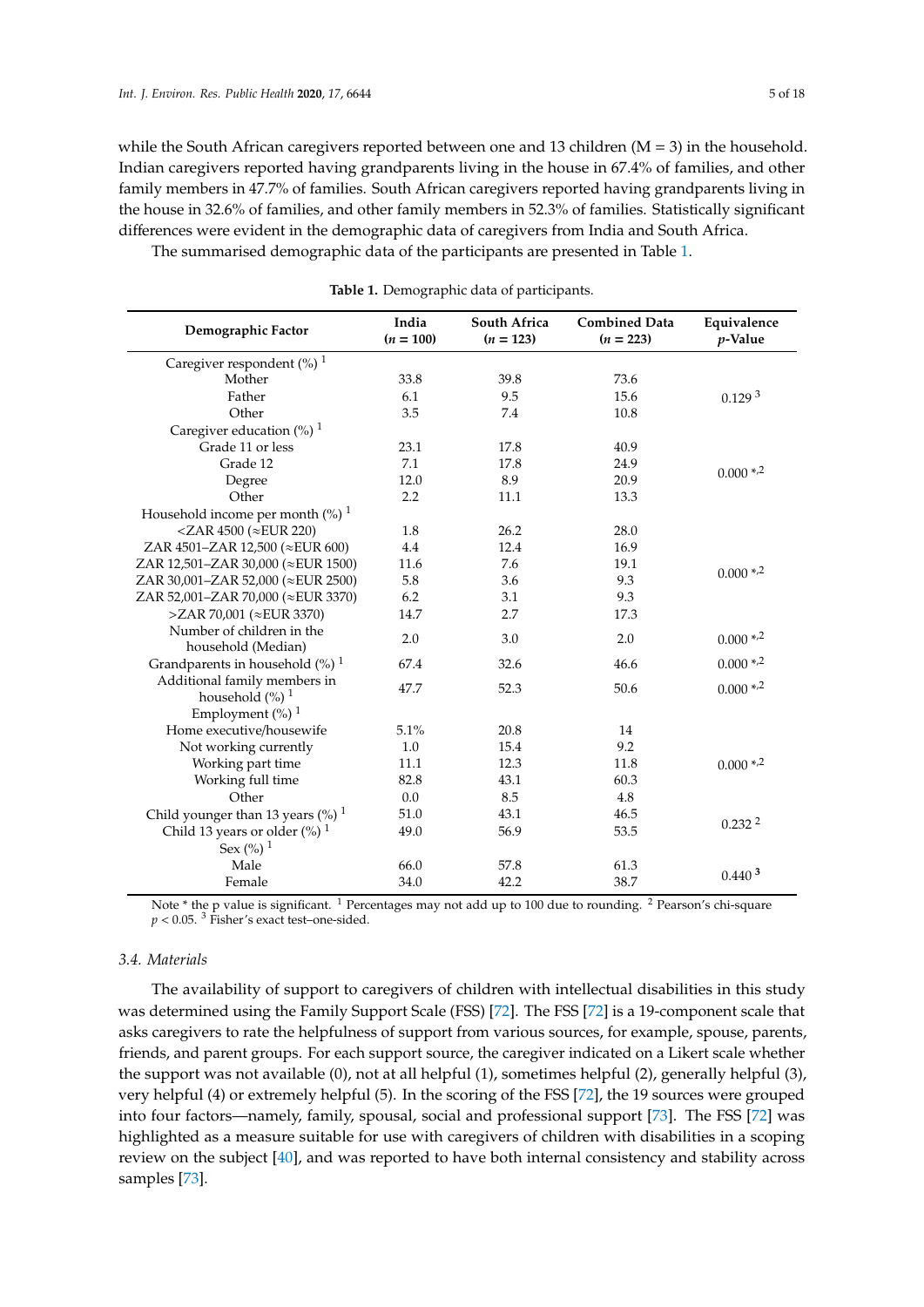The participation of children was reported using the Children's Assessment of Participation and Enjoyment (CAPE) [71]. The CAPE [71] is a self-report questionnaire that has been developed for use with children/youth between the ages of 6 and 21 years, with and without disabilities. The CAPE [71] considers 55 activities grouped into domains (overall, informal and formal) or activity types (recreational, active-physical, social, skills-based and self-improvement). For each activity, five dimensions of participation are measured—namely, diversity, intensity, companionship, location and enjoyment [71]. A proxy report of the CAPE [71] was used to measure the caregivers' perceptions of their children's participation [74]. As reported in Dada, Bastable, Schlebusch and Halder [74] and available in this special edition of the Int. J. Eviron. Res. Public Health, the internal consistency of the CAPE [71] for this study was excellent (0.923 <  $\alpha$  < 0.993) [74,75].

All materials for this study were translated into Afrikaans, Bengali, Sepedi, isiXhosa, and isiZulu. Translation included forward and blind backward translation, as well as the consideration of linguistic, functional and cultural equivalence [76].

## *3.5. Data Collection*

A total of 422 information packs were sent to caregivers via their child's school. The return rate in India was approximately 70% and South Africa approximately 55%.

The information pack included information on the study, a written consent form, the FSS [72], and the proxy version of the CAPE [71] in the language of teaching and learning at the child's school. The consenting caregivers completed these forms and returned them to the school in an envelope. The children whose caregivers consented were asked to provide assent and they completed the CAPE [71] in an interview at their school. All children in India assented and 98% of South African children assented. The CAPE [71] interview was conducted in close adherence to the instructions and using the visual supports provided in the manual. The interview was conducted in the language of teaching and learning at the school or the child's home language, with the researcher reading the questions to the child and recording their answers on the CAPE [71] forms. Children who assented, as well as those who did not, were provided with a token of appreciation (a ruler and an eraser).

#### *3.6. Data Analysis*

Data analysis for this study was conducted using SPSS version 26 (IBM, Armonk, NY, USA) [77]. Demographic data, data from the FSS [72] and from the CAPE [71] were analysed for normality first, and then using non-parametric tests including Pearson's chi-square, Fisher's exact test, Mann–Whitney U, Kruskal–Wallace, and the independent samples test. Internal consistency of the FSS [72] was evaluated using Cronbach's alpha [75]. Due to significant differences being evident in the demographic data of participants from India and South Africa, the analysis of the CAPE [71] and associations between the CAPE [71] and FSS [72] were conducted on each set of data independently, rather than as a single set.

The participation data from India and South Africa were compared to their respective FSS [72] data using Kendall's Tau<sub>b</sub> [78] to determine association. Although both Pearson's and Spearman's correlation coefficients are better known statistical coefficients, Kendall's Tau<sub>b</sub> has been shown to be less sensitive to outliers, thereby limiting the number of Type 1 errors and providing tighter confidence intervals and clearer interpretation [78,79]—specifically where sample sizes are smaller [80].

## **4. Results**

The internal consistency of the FSS [72] is reported on first, followed by the social support perceived by caregivers. This is followed by the associations in demographic and FSS [72] data. The participation data are summarised (the full data are available in the paper titled: The participation of children with intellectual disabilities: Including the voices of children and their caregivers in India and South Africa, in this special edition), and associations between social support and participation are presented.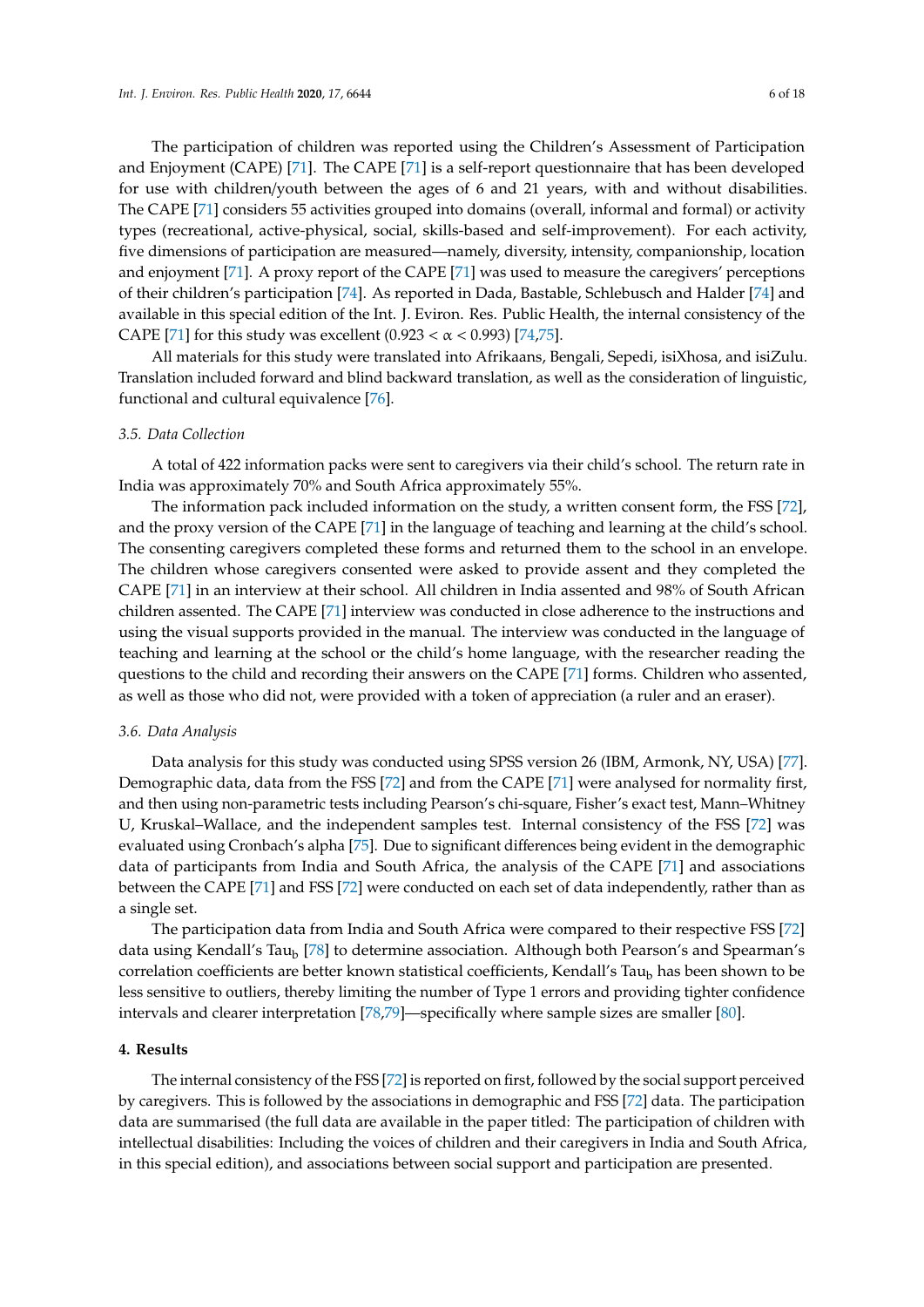#### *4.1. Internal Consistency of the FSS [72]*

The internal consistency of the FSS [72] was determined using Cronbach's alpha. The FSS [72] presented with Cronbach's alpha coefficients between 0.748 and 0.780, which are considered acceptable [75,81].

#### *4.2. Social Support Reported by Caregivers of Children with Intellectual Disabilities in India and South Africa*

On average, caregivers in India and South Africa reported that family and spouse groups were generally helpful (family mean = 2.72, spouse mean = 2.70), and social and professional groups were sometimes helpful (social mean = 1.67, professional mean = 2.23). The caregiver's parents and spouse were most likely to be reported as extremely helpful. Parent groups, co-workers, social groups, church or spiritual support, early childhood intervention centres, and governmental and non-governmental agencies were most likely to be unavailable to caregivers. No significant differences were evident between social support factors for India and South Africa, except for spousal support (*p* = 0.000). For specific support sources, significant differences were evident between India and South Africa, both for the level of support reported and the sources available. Overall, the caregivers in India reported greater helpfulness from available support sources, but older children, co-workers or parent groups, social and religious groups, early childhood intervention and governmental/non-governmental services were not available to the majority of families. The South African caregivers, however, reported that social support groups were less helpful to them. Unavailable support in South Africa included relatives, spousal friends, friends, neighbours, other parents, parent and social groups, early childhood intervention and governmental/non-governmental services. The full social support results are indicated in Table 2.

| Family Support Scale <sup>1</sup>                                                                                       |                                                      | India<br>$(n = 100)$                                       |                                                      | South Africa<br>$(n = 123)$                                 | $p$ -Value $\frac{2}{7}$<br>Mann-Whitney U <sup>2</sup>                       |
|-------------------------------------------------------------------------------------------------------------------------|------------------------------------------------------|------------------------------------------------------------|------------------------------------------------------|-------------------------------------------------------------|-------------------------------------------------------------------------------|
|                                                                                                                         | Mode                                                 | $%$ Not<br>Available                                       | Mode                                                 | $%$ Not<br>Available                                        |                                                                               |
| <b>Family (Mean)</b>                                                                                                    | 2.69                                                 | 1.00                                                       | 2.74                                                 | 4.80                                                        | 0.931 <sup>3</sup>                                                            |
| My parents<br>My relatives<br>My older children                                                                         | 4.00<br>4.00<br>0.00                                 | 18.0<br>5.00<br>70.00                                      | 5.00<br>0.00<br>0.00                                 | 12.40<br>33.90<br>19.30                                     | $0.000*$<br>$0.000*$<br>$0.000*$                                              |
| Spousal (Mean)                                                                                                          | 3.23                                                 | 3.00                                                       | 2.23                                                 | 6.50                                                        | $0.000$ *, 3                                                                  |
| My spouse's parents<br>My spouse's relatives<br>My spouse<br>My spouse's friends                                        | 4.00<br>4.00<br>5.00<br>4.00                         | 25.00<br>7.00<br>7.00<br>13.00                             | 0.00<br>5.00<br>0.00<br>0.00                         | 30.60<br>23.60<br>24.50<br>42.50                            | $0.000*$<br>$0.000*$<br>$0.000*$<br>$0.000*$                                  |
| Social (Mean)                                                                                                           | 1.54                                                 | 2.00                                                       | 1.78                                                 | 14.60                                                       | 0.230 <sup>3</sup>                                                            |
| My friends<br>My neighbours<br>Other parents<br>Co-workers<br>Parent group members<br>Social groups<br>Church/spiritual | 4.00<br>4.00<br>4.00<br>0.00<br>0.00<br>0.00<br>0.00 | 13.00<br>8.00<br>10.00<br>66.00<br>78.00<br>89.00<br>96.00 | 0.00<br>0.00<br>0.00<br>0.00<br>0.00<br>0.00<br>0.00 | 35.10<br>36.00<br>43.20<br>48.10<br>68.60<br>59.40<br>40.40 | $0.000*$<br>$0.000*$<br>$0.000*$<br>$0.000*$<br>0.118<br>$0.000*$<br>$0.000*$ |

|  | Table 2. Caregiver-reported social support using the Family Support Survey (FSS) [72]. |  |  |
|--|----------------------------------------------------------------------------------------|--|--|
|  |                                                                                        |  |  |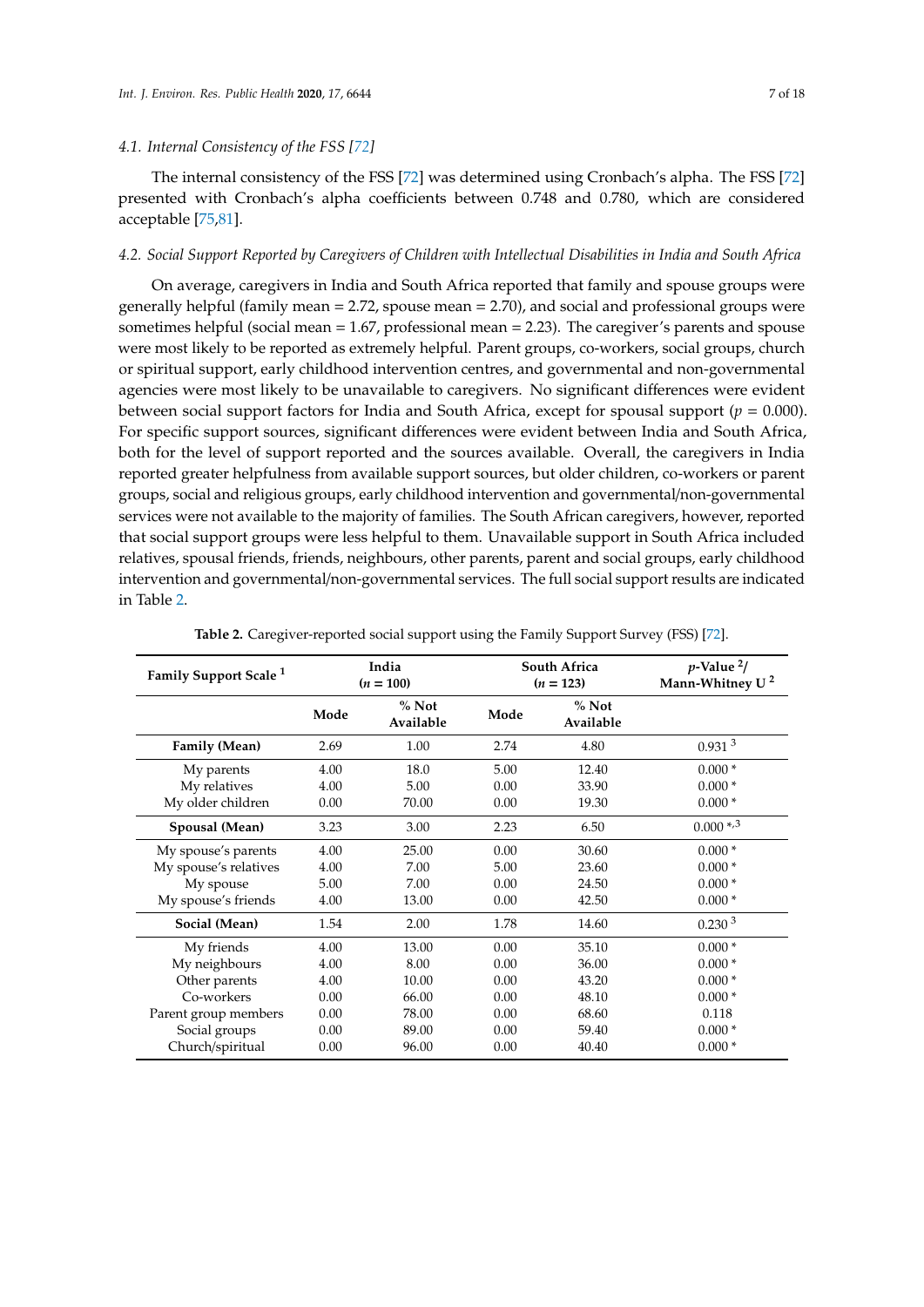| Family Support Scale <sup>1</sup>  | India<br>$(n = 100)$ |                      |      | South Africa<br>$(n = 123)$ | $p$ -Value $\frac{2}{l}$<br>Mann-Whitney U <sup>2</sup> |
|------------------------------------|----------------------|----------------------|------|-----------------------------|---------------------------------------------------------|
|                                    | Mode                 | $%$ Not<br>Available | Mode | $%$ Not<br>Available        |                                                         |
| Professional (Mean)                | 2.12                 | 6.00                 | 2.33 | 4.00                        | 0.431 <sup>3</sup>                                      |
| Family doctor                      | 4.00                 | 9.00                 | 0.00 | 31.90                       | $0.000*$                                                |
| Early childhood<br>intervention    | 0.00                 | 91.00                | 0.00 | 52.30                       | $0.000*$                                                |
| School/day care                    | 4.00                 | 19.00                | 0.00 | 36.30                       | $0.000*$                                                |
| Professionals                      | 4.00                 | 16.00                | 5.00 | 27.50                       | $0.000*$                                                |
| Organisations<br>Non-/Governmental | 0.00                 | 92.00                | 0.00 | 67.30                       | $0.000*$                                                |

**Table 2.** *Cont*.

<sup>1</sup> Scores were measured on a Likert scale:  $0 =$  not available;  $1 =$  not at all helpful;  $2 =$  sometimes helpful;  $3 =$  generally helpful; 4 = very helpful; 5 = extremely helpful. <sup>2</sup> Pearson's chi-square, *p* < 0.05. <sup>3</sup> Mann–Whitney U, \* P is significant when *p* < 0.05.

#### Associations between Demographic Factors and Social Support

In India, the association indicated increased family support when the caregiver was the mother (Tau<sub>b</sub> =  $0.194$ ), whereas in South Africa, decreased family support was indicated when the caregiver was the mother (Tau<sub>b</sub> = −0.163). Small positive associations between social support (Tau<sub>b</sub> = 0.201) and employment (Tau $_b$  = 0.157) were evident in India, while a small effect of home language on professional support was indicated for South Africa ( $p = 0.262$ ). Associations between child sex and age were seen in India, with increased support for male (Tau<sub>b</sub> = -0.182) and younger children (Tau<sub>b</sub> = 0.173) [79]. The association data are presented in Table 3 below.

|                                                      | Family   |                 | Spousal  |                 | Social   |                 | Professional |                 |
|------------------------------------------------------|----------|-----------------|----------|-----------------|----------|-----------------|--------------|-----------------|
| Demographic Factors                                  | India    | South<br>Africa | India    | South<br>Africa | India    | South<br>Africa | India        | South<br>Africa |
| Relationship to child $1$                            | $0.023*$ | $0.030*$        | 0.957    | 0.067           | 0.221    | 0.807           | 0.150        | 0.215           |
| Education $1$                                        | 0.466    | 0.566           | 0.112    | 0.816           | 0.773    | 0.761           | 0.511        | 0.364           |
| Employment <sup>1</sup>                              | 0.940    | 0.112           | 00.577   | 0.205           | $0.016*$ | 0.139           | 0.547        | 0.249           |
| Income $1$                                           | 0.716    | 0.315           | $0.041*$ | 0.946           | 0.858    | 0.013           | 0.540        | 0.262           |
| Home language <sup>2</sup>                           | 0.806    | 0.420           | 0.906    | 0.234           | 0.560    | 0.059           | 0.166        | $0.031*$        |
| Number of children in the<br>home $1$                | 0.218    | 0.246           | 0.711    | 0.311           | 0.290    | 0.814           | 0.290        | 0.287           |
| Number of grandparents in<br>the home $1$            | 0.693    | 0.214           | 0.136    | 0.350           | 0.335    | 0.824           | 0.587        | 0.419           |
| Other relatives in the home $1$                      | 0.637    | 0.545           | 0.712    | 0.649           | 0.913    | 0.602           | 0.090        | 0.309           |
| Child's sex $1$                                      | $0.038*$ | 0.820           | 0.933    | 0.905           | 0.835    | 0.628           | 0.979        | 0.727           |
| Child's age $\left($ < 13/> > 13 years) <sup>1</sup> | 0.443    | 0.507           | 0.224    | 0.169           | $0.042*$ | 0.070           | 0.859        | 0.826           |
| Additional impairments <sup>1</sup>                  | 0.724    | 0.296           | 0.723    | 0.597           | 0.396    | 0.175           | 0.091        | 0.129           |

**Table 3.** Associations between demographic social support factors in India and South Africa.

 $* p < 0.05$ . <sup>1</sup> Tau<sub>b</sub>. <sup>2</sup> Kruskal–Wallis.

## *4.3. Participation and Social Support for Children with Intellectual Disabilities in India and South Africa*

#### 4.3.1. Self-Reported Participation of Children with Intellectual Disabilities

Children in India and South Africa participated in a similar number of activities overall and with the same enjoyment. However, children from India were noted to participate more frequently at home with close family, while the children from South Africa participated less frequently at a relative's house with extended family (medium to large effects). The full participation data are available in Dada, Bastable, Schlebusch and Halder, in this special edition of the Int. J. Eviron. Res. Public Health.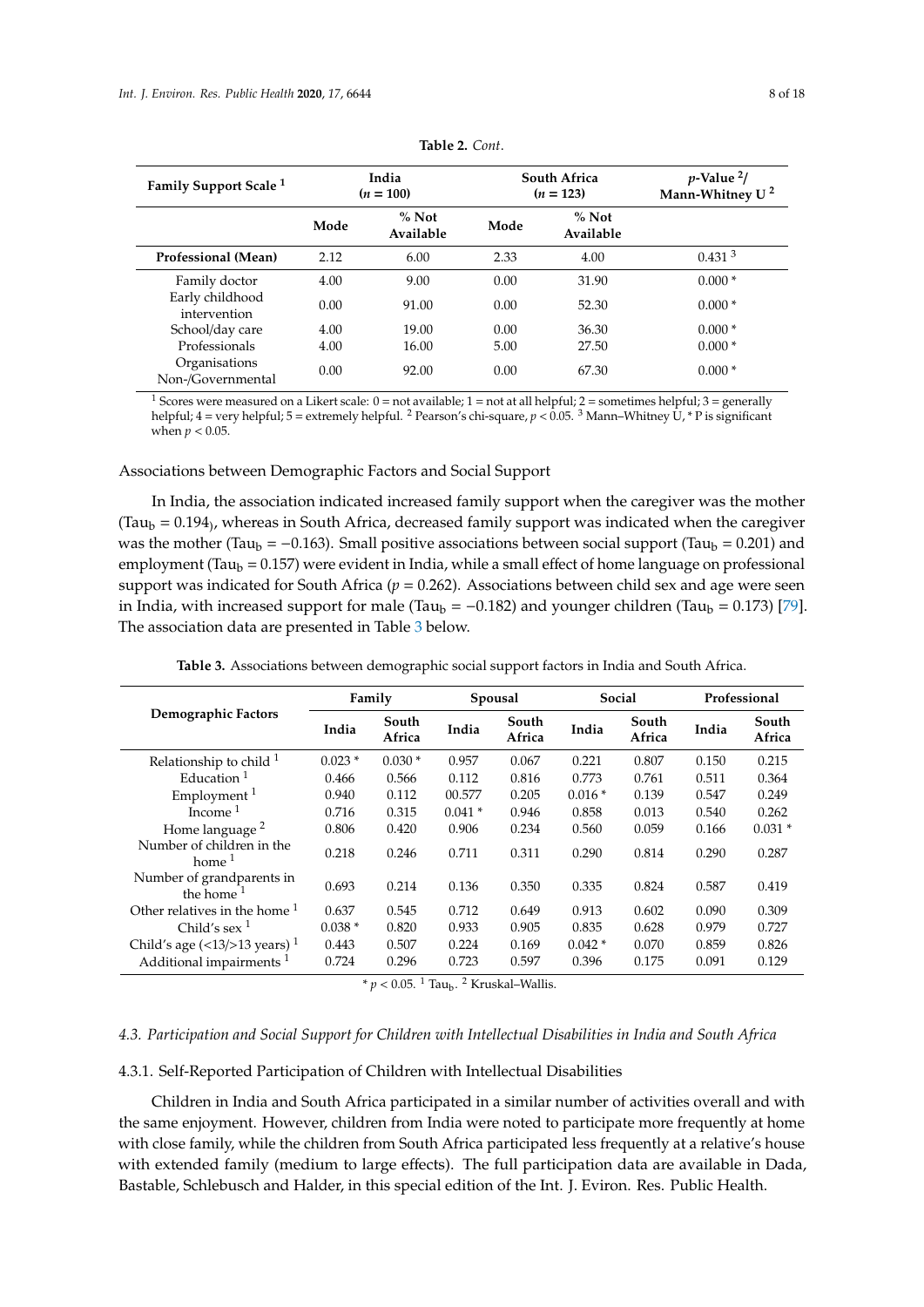#### 4.3.2. Proxy-Reported Participation of Children with Intellectual Disabilities

Caregiver-reported participation differed from self-reported participation across both India and South Africa in terms of the number of social and skills-based activities participated in and to the level of enjoyment. No significant differences in the reporting of intensity, with whom, or where activities were conducted were evident. The full caregiver participation results are available in the Dada, Bastable, Schlebusch and Halder, in this special edition of the Int. J. Eviron. Res. Public Health.

# *4.4. Association between Social Support and Participation*

4.4.1. Association between Social Support and Caregiver-Reported Participation of Children with Intellectual Disabilities in India and South Africa

Associations with the presence of family support sources were evident for the intensity of participation overall, in the informal domain and for self-improvement activities in South Africa. Family support was also associated with where formal and skills-based activities occurred in South Africa, but with caregiver-reported enjoyment in active-physical activities in India. Spousal factors were associated with the diversity of social activities in South Africa, with whom and where participation occurred overall, and with participation in the informal domain. In India, spousal support was associated with whom recreational activities occurred, and where informal and social activities took place. The social support factor was associated with the diversity of participation overall, in both the informal and formal domains in India. In South Africa, however, social support was associated with the intensity of participation overall, participation in the informal domain, and social activities. Intensity of participation in the formal domain as well as where participation in this domain occurred was associated with social support in India. Professional support was associated in India with the intensity of activities in the formal domain and social activities, but in South Africa, it was associated with participation with whom and participation in the informal domain. The association data are presented in Table 4.

| <b>Participation Domains or</b> |       | Family                                             |       | Spousal         |                        | Social                 |                        | Professional    |  |
|---------------------------------|-------|----------------------------------------------------|-------|-----------------|------------------------|------------------------|------------------------|-----------------|--|
| Activities                      | India | South<br>Africa                                    | India | South<br>Africa | India                  | South<br>Africa        | India                  | South<br>Africa |  |
|                                 |       | Participation, as Reported by Caregivers           |       |                 |                        |                        |                        |                 |  |
| Overall                         | 0.248 | 0.850                                              | 0.923 | 0.343           | $0.05*1$               | 0.735                  | 0.504                  | 0.625           |  |
| Informal domain                 | 0.165 | 0.846                                              | 0.902 | 0.549           | $0.123$ <sup>*,3</sup> | 0.462                  | 0.681                  | 0.960           |  |
| Formal domain                   | 0.244 | 0.365                                              | 0.776 | 0.181           | $0.017$ <sup>*,1</sup> | 0.882                  | 0.852                  | 0.301           |  |
| Recreational activities         | 0.097 | 0.995                                              | 0.300 | 0.675           | 0.611                  | 0.261                  | 0.606                  | 0.474           |  |
| Active-physical activities      | 0.937 | 0.696                                              | 0.880 | 0.990           | 0.453                  | 0.682                  | 0.255                  | 0.998           |  |
| Social activities               | 0.335 | 0.221                                              | 0.542 | $0.044*1$       | 0.062                  | 0.863                  | 0.378                  | 0.496           |  |
| Skills-based activities         | 0.322 | 0.214                                              | 0.369 | 0.107           | 0.207                  | 0.963                  | 0.252                  | 0.265           |  |
| Self-improvement activities     | 0.357 | 0.651                                              | 0.251 | 0.431           | 0.377                  | 0.484                  | 0.908                  | 0.677           |  |
|                                 |       | Participation Intensity, as Reported by Caregivers |       |                 |                        |                        |                        |                 |  |
| Overall                         | 0.521 | $0.020$ * <sup>2</sup>                             | 0.344 | 0.450           | 0.560                  | $0.007$ **,1           | 0.268                  | 0.076           |  |
| Informal domain                 | 0.803 | $0.042$ <sup>*,1</sup>                             | 0.874 | 0.450           | 0.860                  | $0.040$ <sup>*/1</sup> | 0.056                  | 0.172           |  |
| Formal domain                   | 0.700 | 0.136                                              | 0.109 | 0.781           | $0.009$ **,1           | 0.066                  | $0.004$ **,2           | 0.477           |  |
| Recreational activities         | 0.793 | 0.744                                              | 0.430 | 0.831           | 0.790                  | 0.187                  | 0.821                  | 0.421           |  |
| Active-physical activities      | 0.913 | 0.174                                              | 0.849 | 0.690           | 0.238                  | 0.545                  | 0.723                  | 0.083           |  |
| Social activities               | 0.903 | 0.428                                              | 0.762 | 0.711           | 0.832                  | $0.034$ */1            | $0.016$ <sup>*,1</sup> | 0.302           |  |
| Skills-based activities         | 0.946 | 0.270                                              | 0.095 | 0.397           | 0.363                  | 0.087                  | 0.942                  | 0.803           |  |
| Self-improvement activities     | 0.458 | $0.029$ */1                                        | 0.754 | 0.366           | 0.842                  | 0.075                  | 0.098                  | 0.705           |  |

**Table 4.** Association between social support factors and caregiver-reported participation.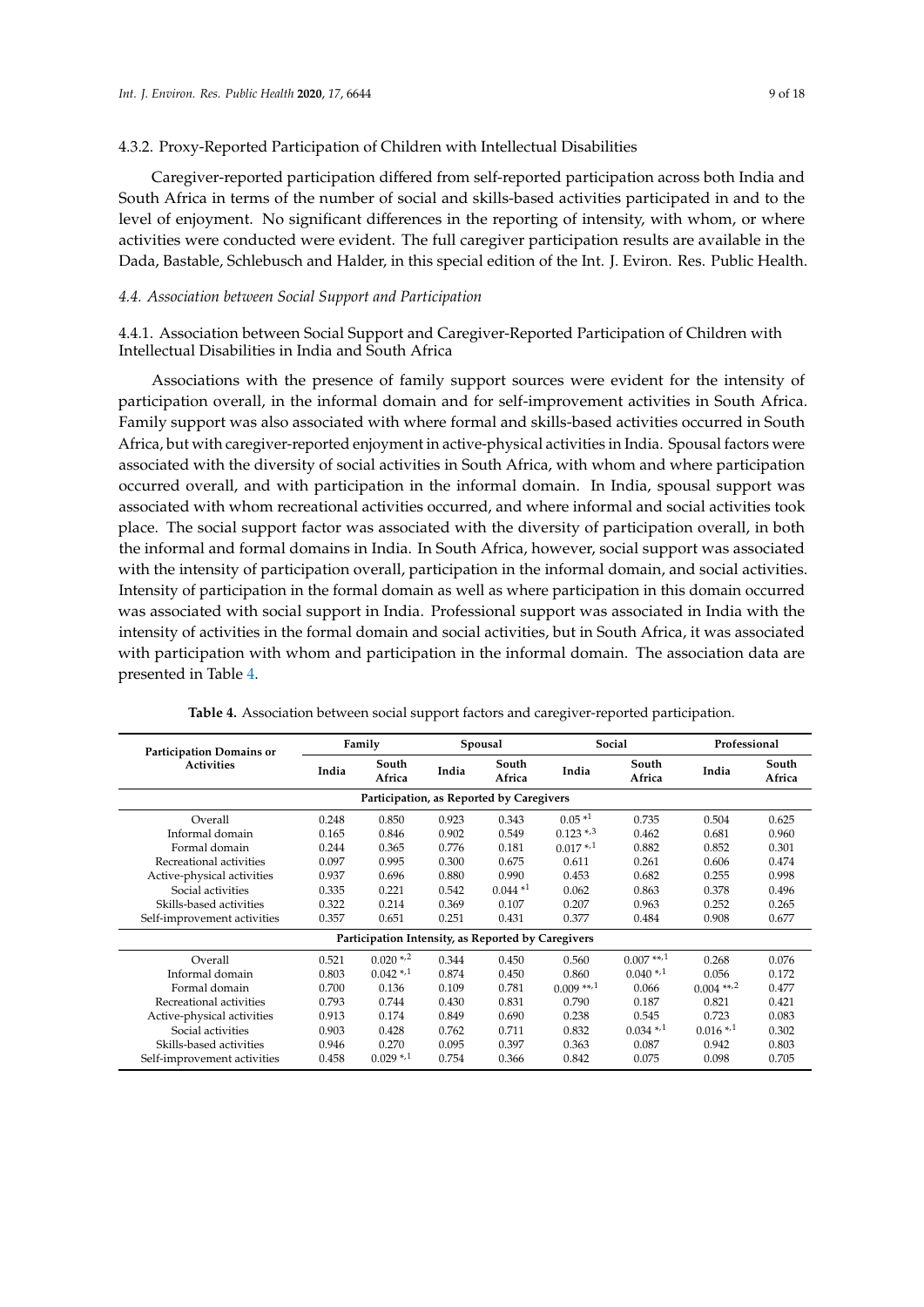| <b>Participation Domains or</b>                |                                                    | Family                 |                        | Spousal                                            |                        | Social                 |                         | Professional           |  |  |
|------------------------------------------------|----------------------------------------------------|------------------------|------------------------|----------------------------------------------------|------------------------|------------------------|-------------------------|------------------------|--|--|
| <b>Activities</b>                              | India                                              | South<br>Africa        | India                  | South<br>Africa                                    | India                  | South<br>Africa        | India                   | South<br>Africa        |  |  |
|                                                | Participation with Whom, as Reported by Caregivers |                        |                        |                                                    |                        |                        |                         |                        |  |  |
| Overall                                        | 0.688                                              | 0.300                  | 0.250                  | $0.048$ <sup>*/1</sup>                             | 0.379                  | 0.055                  | 0.878                   | $0.046$ <sup>*/1</sup> |  |  |
| Informal domain                                | 0.766                                              | 0.261                  | 0.256                  | $0.042$ <sup>*,1</sup>                             | 0.544                  | $0.035$ <sup>*/1</sup> | 0.513                   | $0.018$ <sup>*/1</sup> |  |  |
| Formal domain                                  | 0.665                                              | 0.407                  | 0.429                  | 0.278                                              | 0.131                  | 0.654                  | 0.311                   | 0.887                  |  |  |
| Recreational activities                        | 0.908                                              | 0.535                  | $0.033$ *, 1           | 0.302                                              | 0.637                  | $0.008$ ** $,1$        | 0.765                   | 0.058                  |  |  |
| Active-physical activities                     | 0.423                                              | 0.298                  | 0.453                  | 0.066                                              | 0.530                  | 0.543                  | 0.511                   | 0.983                  |  |  |
| Social activities                              | 0.700                                              | 0.212                  | 0.193                  | 0.081                                              | 0.465                  | 0.134                  | 0.053                   | 0.348                  |  |  |
| Skills-based activities                        | 0.276                                              | 0.114                  | 0.451                  | 0.250                                              | 0.784                  | 0.232                  | 0.134                   | 0.716                  |  |  |
| Self-improvement activities                    | 0.452                                              | 0.622                  | 0.601                  | 0.112                                              | 0.247                  | 0.123                  | 0.189                   | 0.070                  |  |  |
| Participation Where, as Reported by Caregivers |                                                    |                        |                        |                                                    |                        |                        |                         |                        |  |  |
| Overall                                        | 0.275                                              | 0.119                  | 0.080                  | $0.044$ <sup>*,1</sup>                             | 0.315                  | 0.284                  | 0.938                   | 0.896                  |  |  |
| Informal domain                                | 0.262                                              | 0.107                  | $0.036$ */1            | $0.034$ <sup>*,1</sup>                             | 0.832                  | 0.448                  | 0.733                   | 0.854                  |  |  |
| Formal domain                                  | 0.422                                              | $0.025$ <sup>*/1</sup> | 0.889                  | 0.093                                              | $0.001$ **,2           | 0.206                  | 0.258                   | 0.994                  |  |  |
| Recreational activities                        | 0.797                                              | 0.651                  | 0.739                  | 0.751                                              | 0.243                  | 0.056                  | 0.439                   | 0.338                  |  |  |
| Active-physical activities                     | 0.275                                              | $0.044*$               | 0.233                  | $0.045*$                                           | 0.130                  | 0.781                  | 0.589                   | 0.539                  |  |  |
| Social activities                              | 0.155                                              | 0.891                  | $0.029$ <sup>*,1</sup> | 0.287                                              | 0.455                  | 0.615                  | 0.109                   | 0.542                  |  |  |
| Skills-based activities                        | 0.690                                              | $0.015$ <sup>*/1</sup> | 0.699                  | 0.083                                              | 0.197                  | 0.111                  | 1.000                   | 0.909                  |  |  |
| Self-improvement activities                    | 0.241                                              | 0.251                  | 0.992                  | 0.122                                              | 0.671                  | 0.123                  | 0.135                   | 0.459                  |  |  |
|                                                |                                                    |                        |                        | Participation Enjoyment, as Reported by Caregivers |                        |                        |                         |                        |  |  |
| Overall                                        | 0.121                                              | 00.761                 | 0.305                  | 0.424                                              | 0.145                  | 0.694                  | $0.036$ */2             | 0.283                  |  |  |
| Informal domain                                | 0.079                                              | 0.801                  | 0.273                  | 0.800                                              | 0.993                  | 0.817                  | $0.046$ */1             | 0.205                  |  |  |
| Formal domain                                  | 0.444                                              | 0.603                  | 0.425                  | $0.036$ <sup>*,1</sup>                             | $0.045$ <sup>*/1</sup> | 0.968                  | 0.647                   | 0.848                  |  |  |
| Recreational activities                        | 0.121                                              | 0.641                  | 0.331                  | 0.900                                              | 0.157                  | 0.615                  | 0.121                   | 0.825                  |  |  |
| Active-physical activities                     | $0.024$ <sup>*/2</sup>                             | 0.368                  | 0.373                  | 0.516                                              | 0.165                  | 0.481                  | $0.033$ *, <sup>2</sup> | 0.915                  |  |  |
| Social activities                              | 0.089                                              | 0.533                  | 0.100                  | 0.795                                              | 0.256                  | 0.230                  | 0.590                   | 0.199                  |  |  |
| Skills-based activities                        | 0.137                                              | 0.123                  | 0.763                  | 0.685                                              | 0.575                  | 0.518                  | 0.267                   | 0.546                  |  |  |
| Self-improvement activities                    | 0.877                                              | 0.870                  | 0.198                  | 0.104                                              | 0.725                  | 0.212                  | 0.070                   | 0.116                  |  |  |

**Table 4.** *Cont*.

Tau<sub>b</sub> \*\*  $p < 0.01$ , \*  $p < 0.05$ . Effect sizes: <sup>1</sup> Small effect: Tau<sub>b</sub> > 0.7, <sup>2</sup> Medium effect: Tau<sub>b</sub> > 0.21, <sup>3</sup> Large effect: Tau<sub>b</sub>  $> 0.50$  [79].

4.4.2. Associations between Social Support and Child-Reported Participation of Children with Intellectual Disabilities in India and South Africa

Children in South Africa indicated associations between participation and family and social support, while children in India indicated connections between active physical activities and family. Intensity of participation in social (India) and recreational (South Africa) activities was associated with social support. An association between with whom recreational activities occurred and family support was evident in South Africa, while family support was associated with where participation occurred in India as well as South Africa. All effects identified were small [75]. Significant associations are reported in Table 5.

**Table 5.** Significant associations between social support factors and child-reported participation.

| Participation Domains and  |           | Family                                           |       | Spousal         |                        | Social                 | Professional |                 |
|----------------------------|-----------|--------------------------------------------------|-------|-----------------|------------------------|------------------------|--------------|-----------------|
| <b>Activities</b>          | India     | South<br>Africa                                  | India | South<br>Africa | India                  | South<br>Africa        | India        | South<br>Africa |
|                            |           | Participation, as Reported by Children           |       |                 |                        |                        |              |                 |
| Overall                    |           | $0.009$ **, 1                                    |       | 0.243           |                        | $0.048$ <sup>*,1</sup> |              | 0.525           |
| Informal domain            |           | $0.010$ <sup>*,1</sup>                           |       | 0.228           |                        | $0.040$ <sup>*,1</sup> |              | 0.363           |
| Active-physical activities | $0.048*1$ | $0.019$ <sup>*/1</sup>                           | 0.142 | 0.397           | 0.475                  | 0.291                  | 0.631        | 0.938           |
| Social activities          |           | $0.010$ <sup>*,1</sup>                           |       | 0.062           |                        | $0.007$ <sup>*,1</sup> |              | 0.191           |
| Skills-based activities    |           | $0.022$ <sup>*,1</sup>                           |       | 0.098           |                        | 0.053                  |              | 0.756           |
|                            |           | Participation Intensity, as Reported by Children |       |                 |                        |                        |              |                 |
| Social activities          | 0.701     |                                                  | 0.438 |                 | $0.041$ <sup>*/1</sup> |                        | 0.571        |                 |
| Recreational activities    |           | 0.068                                            |       | 0.336           |                        | $0.012^{*,1}$          |              | 0.053           |
|                            |           | Participation with Whom, as Reported by Children |       |                 |                        |                        |              |                 |
| Recreational activities    |           | $0.033$ <sup>*,1</sup>                           |       | 0.539           |                        | 0.758                  |              | 0.066           |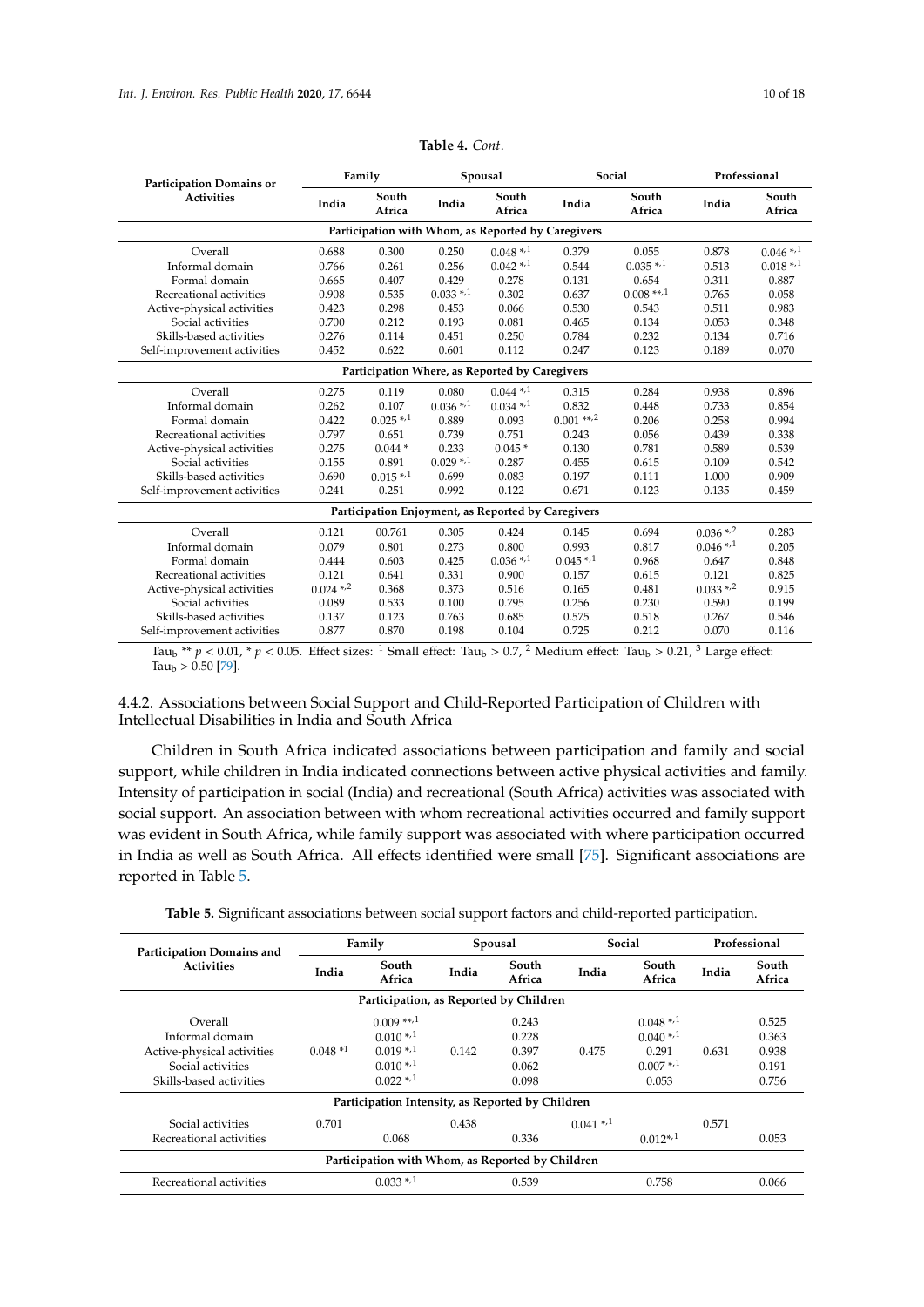| Participation Domains and   |                                   | Family                                           |       | Spousal         |                   | Social          |       | Professional           |  |
|-----------------------------|-----------------------------------|--------------------------------------------------|-------|-----------------|-------------------|-----------------|-------|------------------------|--|
| <b>Activities</b>           | South<br>India<br>India<br>Africa | South<br>Africa                                  | India | South<br>Africa | India             | South<br>Africa |       |                        |  |
|                             |                                   | Participation Where, as Reported by Children     |       |                 |                   |                 |       |                        |  |
| Formal domain               | 0.565                             |                                                  | 0.280 |                 | $0.006$ ** $^{1}$ | 0.054           |       |                        |  |
| Self-improvement activities | $0.025$ <sup>*/1</sup>            |                                                  | 0.145 |                 | 0.100             | 0.330           |       |                        |  |
| Informal domain             |                                   | $0.014$ <sup>*/1</sup>                           |       | 0.416           |                   | 0.202           |       | 0.928                  |  |
| Social activities           |                                   | $0.013$ <sup>*/1</sup>                           |       | 0.103           |                   | 0.082           |       | 0.468                  |  |
|                             |                                   | Participation Enjoyment, as Reported by Children |       |                 |                   |                 |       |                        |  |
| Formal domain               | $0.049$ <sup>*,1</sup>            |                                                  | 0.216 |                 | 0.301             |                 | 0.072 |                        |  |
| Active-physical activities  |                                   | 0.552                                            |       | 0.380           |                   | 0.539           |       | $0.015$ <sup>*/1</sup> |  |
| Self-improvement activities |                                   | $0.013$ <sup>*/1</sup>                           |       | 0.112           |                   | 0.629           |       | 0.527                  |  |

**Table 5.** *Cont*.

Tau<sub>b</sub> \*\*  $p < 0.01$ , \*  $p < 0.05$ . Effect sizes: <sup>1</sup> Small effect: Tau<sub>b</sub> > 0.7.

#### **5. Discussion**

Intellectual disability is one of the leading developmental disabilities in low- and middle-income countries [69,70]. For caregivers, a child with an intellectual disability can increase the stress and demands of parenting. Caregivers may find themselves solely responsible for ensuring that their child's rights are recognised and their needs are met [34–36]. Yet, in the face of increased demands, caregivers have reported a lack of support from outside of their immediate family [82,83]. Increased stress for caregivers can limit their ability to support their children and provide them with the required developmental opportunities [37,38] through participation in activities [6]. The relationship between the caregiver and the child's participation has been described as a related factor that may influence participation (the environment) [7–9,84]. For caregivers, however, social support has been described as a buffer to stress [37,38], which may increase their capacity to facilitate their child's participation. This study sought to describe the different types of social support experienced by caregivers of children with intellectual disabilities in India and South Africa (middle-income countries) and to identify whether there is an association between the social support reported by caregivers and the children's participation.

As discussed previously, the bulk of research on participation originated in high-income countries [22]. Hence, this study sought to provide information on participation of children with intellectual disabilities in two middle-income countries. In the initial analysis of demographic information from the participants it became clear that although both India and South Africa are middle-income countries, significant differences were evident in the demographics of the caregiver groups from these two countries. Education, income and employment differed significantly among the caregivers, with the South African caregivers reporting lower levels of education, income and employment. Such differences highlight the need for research across both low- and middle-income countries, as demographic differences alone make generalisation from one country to another challenging.

The presence of multigenerational households has been hypothesised to affect social support structures and to be widely prevalent in collectivist cultures. Nonetheless, only half of the families in this study came from multigenerational households, with Indian caregivers reporting significantly more multigenerational households than caregivers in South Africa—despite the fact that it has been suggested that multigenerational households may provide additional support for caregivers of children with disabilities [50–52]. Our study suggests that it cannot be assumed that households from traditionally collectivist countries will contain multiple generations, even if this has been a cultural norm in the past. Nowadays, industrialisation and globalisation have a clear impact on societal functioning [53].

In spite of the demographic differences identified between India and South Africa, social support from family, social and professional factors was reported as similar, but spousal support was significantly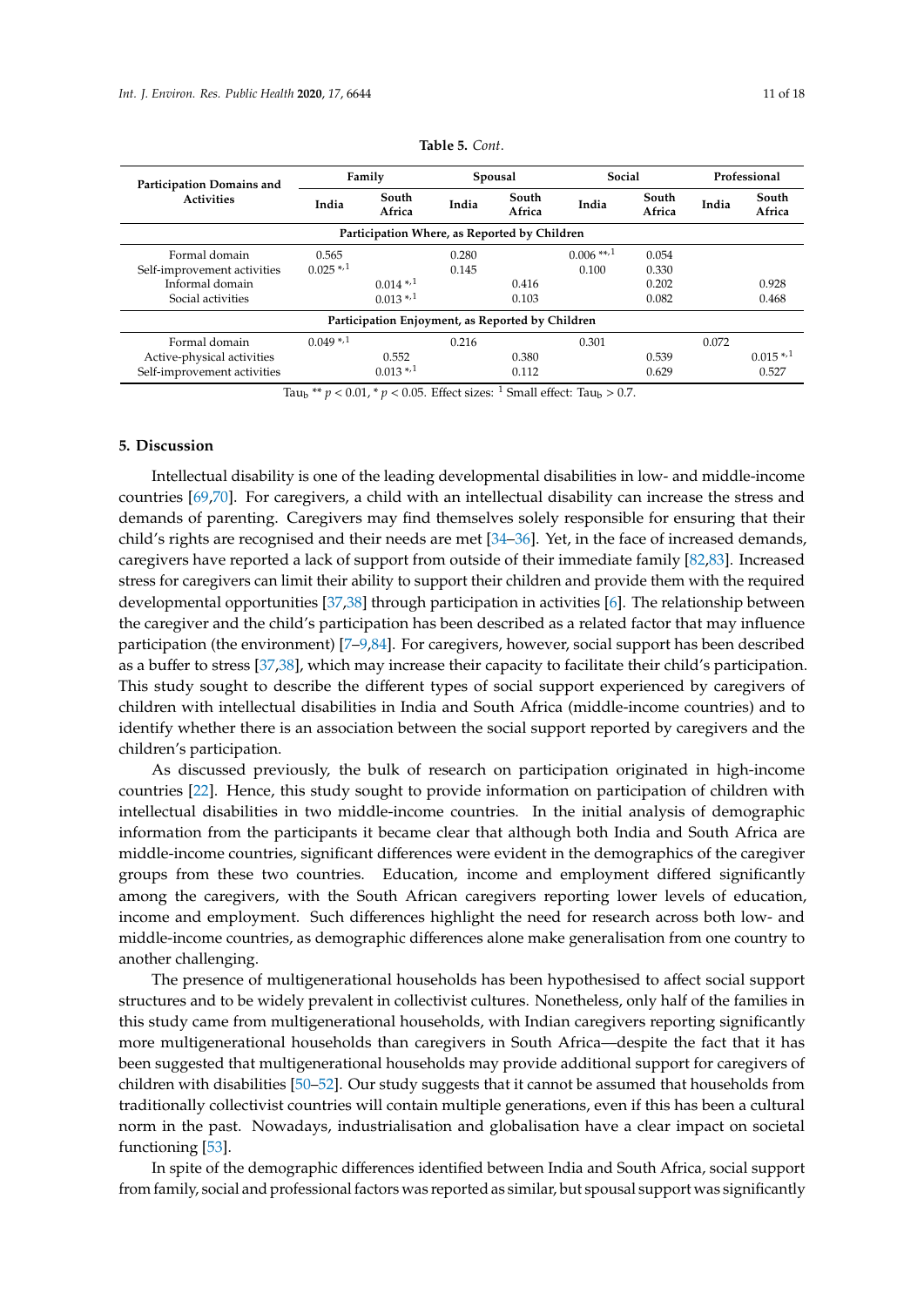different. Caregivers from India reported more support from spousal sources—including their spouse, spouse's parents—and friends than did caregivers from South Africa, while approximately a quarter of South African caregivers reported that their spouse and relatives were not available. The lack of spousal availability in South Africa may result from the country's past, as the systematisation of migrant labour under apartheid split families by allowing only the working individual to stay in an urban area. As a result, families were divided, with mothers and children living in a different place from fathers. The forced separation of families under apartheid has had a significant effect on family structure in South Africa, which is still experienced today [85]. In Indian culture (in contrast), once married, some women would traditionally live with their husband's family, hence having a spouse available may also include the support of his family [53].

The demographic factors of relationship to child (family), employment (India, social), home language (South Africa, professional), child sex (India, family) and child age (India, social) were associated with social support reported by caregivers, although the associations showed small effects. The support experienced by caregivers may well be related to the social structure of the country, including how neighbours and friends support working parents, and cultural biases relating to sex and age [86–88]. For example, in India, male children are often revered while female children may be seen as a burden [89,90], while in South Africa professional support is most often available to caregivers in English or Afrikaans, which may not be their home language [91].

Overall participation of children with intellectual disabilities in India and South Africa was similar, but differences were evident in the formal domain, as well as in respect of active-physical and recreational activities. Weak positive associations with social support were evident across both the Indian and South African data in relation to the diversity of participation (mostly family support, but also spousal and social support). As participation in activities for children with intellectual disabilities requires (in many situations) the availability of the activities, as well as a partner to facilitate the child, the presence of additional family support may reduce the load on the caregiver and provide more opportunities for the child to participate. Similarly, spousal and social support may increase the number of opportunities for the child to participate.

The effect that social support given to caregivers of children with intellectual disabilities has on the participation of their child is evident in the associations identified between support sources and the caregiver-reported participation. In India, associations were seen most often between social and professional support and the formal domain, while in South Africa associations between spousal and social support were evident more often in the informal domain. These differences could be linked to the availability of resources. With lower income reported by caregivers in South Africa, it is possible that informal activities place less of a financial burden on caregivers. Importantly, however, the South African caregivers reported more households where the spouse was not available than did the Indian households. Thus, the association between both spousal and social support is logical, as when spousal support was not available, the South African caregivers relied on extended family and friends for support.

It is interesting to note the differences in associations evident between participation data as reported by the children and caregivers—this is in spite of the data not being significantly different [74]. The children's participation data were associated with family and social support, mostly in informal activities for South Africa, but primarily in formalised activities for India. Enjoyment was associated with professional support for active-physical activities in South Africa. This is a logical conclusion, in that children with special needs may require devices or support to participate in active-physical activities. Such support is often provided by professionals or professional organisations, for examples the special Olympics. Of interest, however, is that the enjoyment of formal (India) and self-improvement (South Africa) activities was associated with family support for children. In this regard it may be that self-improvement activities are participated in most frequently at home with family, or that these activities are most important to the family—hence all family members contribute towards the child's enjoyment in these areas.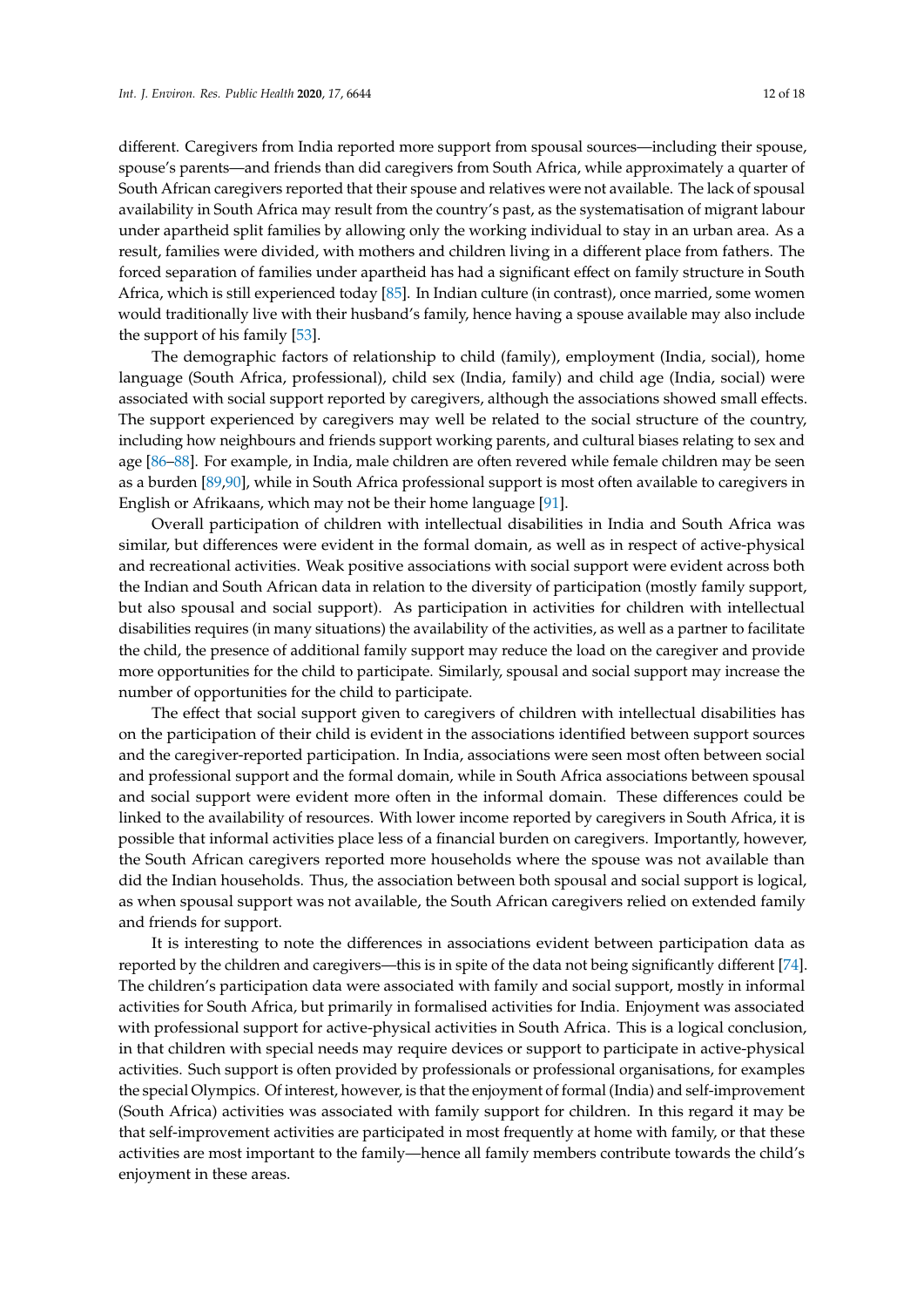Overall, the data from our study provide evidence that environmental factors play a role in the social support that caregivers of children with intellectual disabilities receive. Sequentially, social support plays a role in the participation of children with intellectual disabilities. Differences in the associations between social support and caregiver-reported participation point to demographic and cultural influences on the participation of children with intellectual disabilities. At the same time, differences in social support and participation associations between the child- and caregiver-reported participation data emphasise the subjective nature of social support and participation. Hence, results should not be generalised from one country to the next, even when aspects of their cultures appear similar at face value. When considering the participation of children with intellectual disabilities, the family environment should be examined as a whole, with reporting from multiple members in order to understand the factors that affect participation.

Considered in relation to current models of participation, the effects of social support were mostly weak, yet consistent across multiple areas of participation. Hence, they cannot be ignored in the consideration of participation of children with intellectual disabilities. Although current models of participation such as the fPRC [84] now include the child's context and environment, they have until recently focused more on the direct associations between the child and the environment.

#### *5.1. Recommendations*

Recommendations arising from this study include the exploration of the role of environmental factors in the participation of children with intellectual disabilities in other countries. Specifically, further research is recommended on the effects that social support interventions have on the participation of children who are typically developing and those with disabilities.

#### *5.2. Limitations*

The FSS [72] used in this study focuses on the perceived helpfulness of different types of social support but does not provide an opportunity for caregivers to report on the context of the support or to identify alternative supports that are needed [40]. Perhaps additional measures of the type of social support that is needed could have been included.

#### **6. Conclusions**

The social support provided to caregivers of children with intellectual disabilities in India and South Africa was similar in many respects. However, social support is sensitive to demographic factors such as employment and the relationship of the caregiver to the child. Caregivers of children with intellectual disabilities overwhelmingly reported a lack of social and professional support. In both India and South Africa, studies showed positive associations between participation and social support. For India, increased social support was associated with increased diversity of participation, while in South Africa it was associated with increased intensity of participation. Differences in results from different countries may preclude the generalisation of results relating to both social support and participation.

**Author Contributions:** The authors of this article contributed in the following areas: conceptualisation: S.D. and S.H.; methodology: S.D. and S.H.; validation: K.B. and S.D.; formal analysis: K.B.; investigation: S.D. and S.H.; resources: S.D. and S.H.; data curation: K.B., S.D. and S.H.; writing—original draft preparation: K.B. and S.D.; writing—review and editing: K.B., S.D. and S.H.; visualisation: K.B. and S.D.; supervision: K.B. and S.D.; project administration: S.D. and S.H.; funding acquisition: S.D. and S.H. All authors have read and agreed to the published version of the manuscript.

**Funding:** Funding from the National Institute of Humanities and Social Sciences/Indian Council of Social Science Research is hereby acknowledged. The content of this paper is solely the responsibility of the authors and does not necessarily represent the official views of the funders.

**Acknowledgments:** The authors would like to acknowledge the postgraduate students from the Master's in the Early Childhood Intervention programme who assisted with data collection.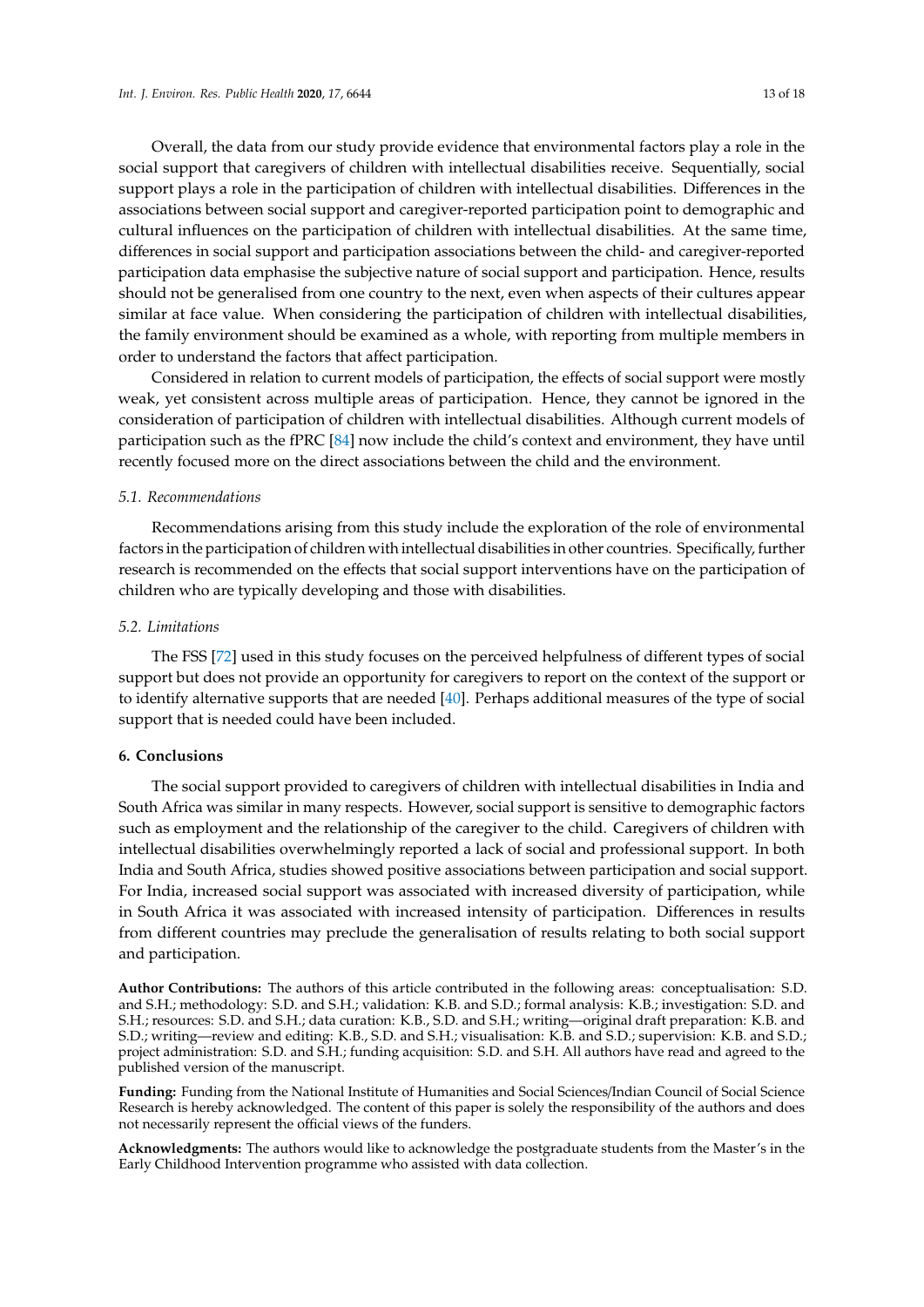**Conflicts of Interest:** The authors declare no conflict of interest. The funders had no role in the design of the study; in the collection, analysis or interpretation of data; in the writing of the manuscript, or in the decision to publish the results.

# **References**

- 1. World Health Organisation. *The International Classification of Functioning, Disability and Health*; World Health Organisation: Geneva, Switzerland, 2001.
- 2. World Health Organisation. *International Classification of Functioning, Disability and Health—Child and Youth Version (ICF-CY)*; World Health Press: Geneva, Switzerland, 2007; ISBN 9789241547321.
- 3. Raghavendra, P.; Bornman, J.; Granlund, M.; Björck-Åkesson, E. The World Health Organization's International Classification of Functioning, Disability and Health: Implications for Clinical and Research Practice in the field of Augmentative and Alternative Communication. *Augment. Altern. Commun.* **2007**, *23*, 349–361. [CrossRef] [PubMed]
- 4. United Nations. *Convention on the Rights of Persons with Disabilities*; United Nations: Geneva Switzerland, 2006.
- 5. Murphy, N.; Carbone, P. Promoting the Participation of Children with Disabilities in Sports, Recreation, and Physical Activities. *Pediatrics* **2008**, *121*, 1057–1061. [CrossRef]
- 6. Imms, C.; Granlund, M.; Wilson, P.H.; Steenbergen, B.; Rosenbaum, P.L.; Gordon, A.M. Participation, both a means and an end: A conceptual analysis of processes and outcomes in childhood disability. *Dev. Med. Child Neurol.* **2017**, *59*, 16–25. [CrossRef] [PubMed]
- 7. Forsyth, R.J.; Colver, A.; Woolley, M.; Lowe, M. Participation of young severely disabled children is influenced by their intrinsic impairments and environment. *Dev. Med. Child Neurol.* **2007**, *49*, 345–349. [CrossRef] [PubMed]
- 8. Longo, E.; Badia, M. Research in Developmental Disabilities Patterns and predictors of participation in leisure activities outside of school in children and adolescents with Cerebral Palsy. *Res. Dev. Disabil.* **2013**, *34*, 266–275. [CrossRef]
- 9. Fauconnier, J.; Dickinson, H.O.; Beckung, E.; Marcelli, M.; McManus, V.; Michelsen, S.I.; Parkes, J.; Parkinson, K.N.; Thyen, U.; Arnaud, C.; et al. Participation in life situations of 8–12 year old children with cerebral palsy: Cross sectional European study. *BMJ* **2009**, *338*, b1458. [CrossRef]
- 10. Solish, A.; Perry, A.; Minnes, P. Participation of Children with and without Disabilities in Social, Recreational and Leisure Activities. *J. Appl. Res. Intellect. Disabil.* **2010**, *23*, 226–236. [CrossRef]
- 11. Eriksson, L.; Welander, J.; Granlund, M. Participation in everyday school activities for children with and without disabilities. *J. Dev. Phys. Disabil.* **2007**, *19*, 485–502. [CrossRef]
- 12. Law, M.; King, G.; King, S.; Kertoy, M.; Hurley, P.; Rosenbaum, P.; Young, N.; Hanna, S. Patterns of participation in recreational and leisure activities among children with complex physical disabilities. *Dev. Med. Child Neurol.* **2006**, *48*, 337–342. [CrossRef]
- 13. Raghavendra, P.; Olsson, C.; Sampson, J.; McInerney, R.; Connell, T. School participation and social networks of children with complex communication needs, physical disabilities, and typically developing peers. *Augment. Altern. Commun.* **2012**, *28*, 33–43. [CrossRef]
- 14. Hossein Memari, A.; Panahi, N.; Ranjbar, E.; Moshayedi, P.; Shafiei, M.; Kordi, R.; Ziaee, V. Children with Autism Spectrum Disorder and Patterns of Participation in Daily Physical and Play Activities. *Neurol. Res. Int.* **2015**, *2015*, 1–7. [CrossRef] [PubMed]
- 15. Shields, N.; Synnot, A.; Kearns, C. The extent, context and experience of participation in out-of-school activities among children with disability. *Res. Dev. Disabil.* **2015**, *47*, 165–174. [CrossRef] [PubMed]
- 16. Bult, M.K.; Verschuren, O.; Gorter, J.W.; Jongmans, M.J.; Piskur, B.; Ketelaar, M. Cross-cultural validation and psychometric evaluation of the Dutch language version of the Children's Assessment of Participation and Enjoyment (CAPE) in children with and without physical disabilities. *Clin. Rehabil.* **2010**, *24*, 843–853. [CrossRef]
- 17. Bedell, G.M.; Dumas, H.M. Social participation of children and youth with acquired brain injuries discharged from inpatient rehabilitation: A follow-up study. *Brain Inj.* **2004**, *18*, 65–82. [CrossRef]
- 18. Tint, A.; Maughan, A.L.; Weiss, J.A. Community participation of youth with intellectual disability and autism spectrum disorder. *J. Intellect. Disabil. Res.* **2017**, *61*, 168–180. [CrossRef] [PubMed]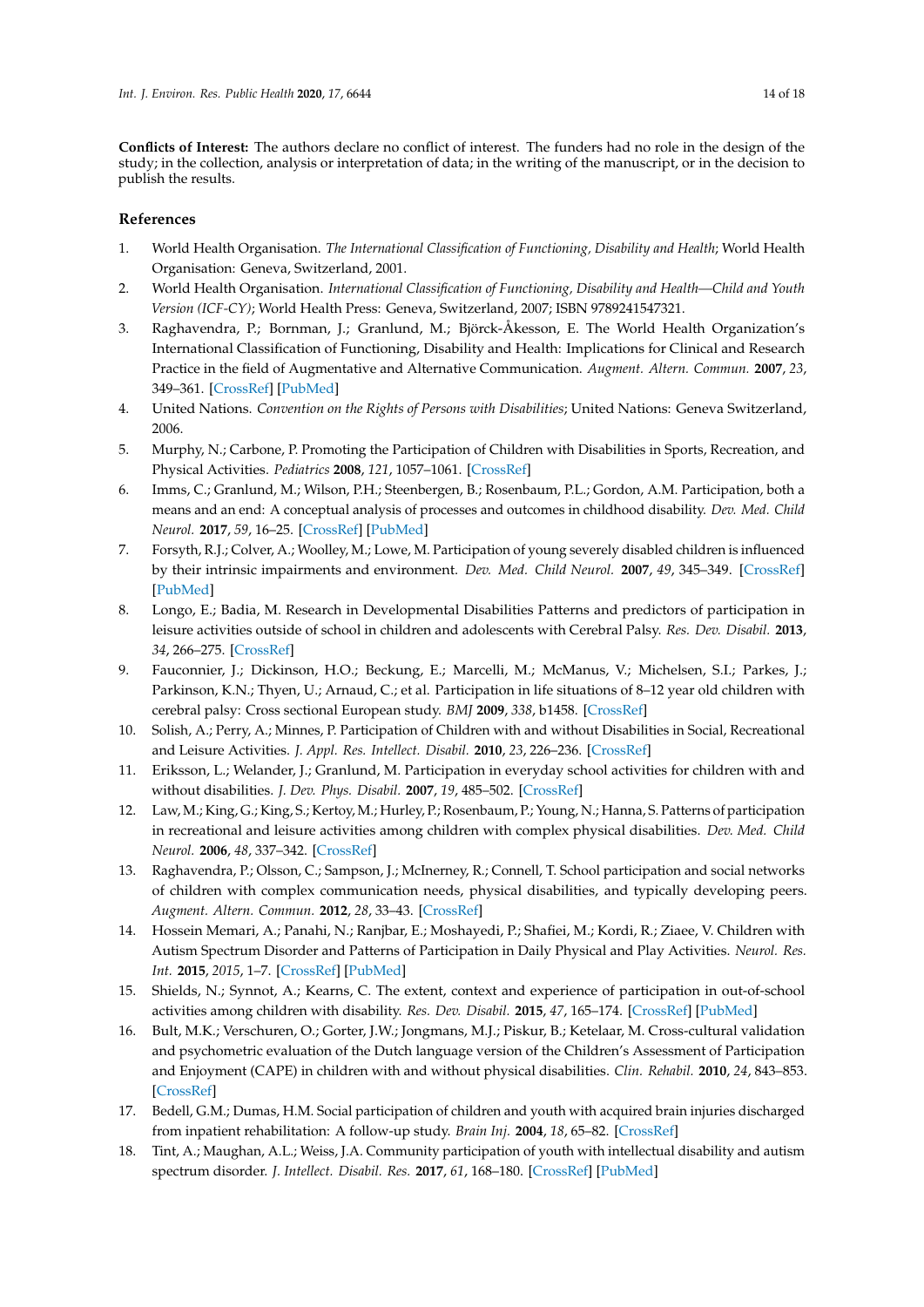- 19. King, M.; Shields, N.; Imms, C.; Black, M.; Ardern, C. Participation of children with intellectual disability compared with typically developing children. *Res. Dev. Disabil.* **2013**, *34*, 1854–1862. [CrossRef]
- 20. Anaby, D.; Hand, C.; Bradley, L.; Direzze, B.; Forhan, M.; Digiacomo, A.; Law, M. The effect of the environment on participation of children and youth with disabilities: A scoping review. *Disabil. Rehabil.* **2013**, *35*, 1589–1598. [CrossRef]
- 21. Olusanya, B.O.; Davis, A.C.; Wertlieb, D.; Boo, N.Y.; Nair, M.K.C.; Halpern, R.; Kuper, H.; Breinbauer, C.; de Vries, P.J.; Gladstone, M.; et al. Developmental disabilities among children younger than 5 years in 195 countries and territories, 1990–2016: A systematic analysis for the Global Burden of Disease Study 2016. *Lancet Glob. Health* **2018**, *6*, e1100–e1121. [CrossRef]
- 22. Schlebusch, L.; Huus, K.; Samuels, A.; Granlund, M.; Dada, S. Participation of young people with disabilities and/or chronic conditions in low- and middle-income countries: A scoping review. *Dev. Med. Child Neurol.* **2020**. [CrossRef]
- 23. Raghavendra, P. Participation of children with disabilities: Measuring subjective and objective outcomes. *Child Care Health Dev.* **2013**, *39*, 461–465. [CrossRef]
- 24. Grantham-mcgregor, S.; Cheung, Y.B.; Cueto, S.; Glewwe, P.; Richter, L.; Strupp, B. Child development in developing countries 1 Developmental potential in the first 5 years for children in. *Lancet* **2007**, *369*, 60–70. [CrossRef]
- 25. Walker, S.P.; Wachs, T.D.; Gardner, J.M.; Lozoff, B.; Wasserman, G.A.; Pollitt, E.; Carter, J.A. Child development in developing countries 2 Child development: Risk factors for adverse outcomes in developing countries. *Lancet* **2007**, *369*, 145–157. [CrossRef]
- 26. Lu, C.; Black, M.M.; Richter, L.M. Risk of poor development in young children in low-income and middle-income countries: An estimation and analysis at the global, regional, and country level. *Lancet Glob. Health* **2016**, *4*, e916–e922. [CrossRef]
- 27. Yin, J. Beyond postmodernism: A non-western perspective on identity. *J. Multicult. Discourses* **2018**, *13*, 193–219. [CrossRef]
- 28. Kubow, P.K. Exploring Western and non-Western epistemological influences in South Africa: Theorising a critical democratic citizenship education. *Compare* **2018**, *48*, 349–361. [CrossRef]
- 29. Ameka, F.K.; Terkourafi, M. What if . . . ? Imagining non-Western perspectives on pragmatic theory and practice. *J. Pragmat.* **2019**, *145*, 72–82. [CrossRef]
- 30. Douma, J.C.H.; Dekker, M.C.; Koot, H.M. Supporting parents of youths with intellectual disabilities and psychopathology. *J. Intellect. Disabil. Res.* **2006**, *50*, 570–581. [CrossRef]
- 31. Ruck, M.D.; Peterson-Badali, M.; Day, D.M. Adolescents' and Mothers' Understanding of Children's Rights in the Home. *J. Res. Adolesc.* **2002**, *12*, 373–398. [CrossRef]
- 32. Shields, N.; King, M.; Corbett, M.; Imms, C. Is participation among children with intellectual disabilities in outside school activities similar to their typically developing peers? A systematic review. *Dev. Neurorehabil.* **2014**, *17*, 64–71. [CrossRef]
- 33. Bedell, G.; Coster, W.; Law, M.; Liljenquist, K.; Kao, Y.C.; Teplicky, R.; Anaby, D.; Khetani, M.A. Community participation, supports, and barriers of school-age children with and without disabilities. *Arch. Phys. Med. Rehabil.* **2013**, *94*, 315–323. [CrossRef]
- 34. Gobrial, E. Mind the gap: The human rights of children with intellectual disabilities in Egypt. *J. Intellect. Disabil. Res.* **2012**, *56*, 1058–1064. [CrossRef] [PubMed]
- 35. United Nations General Assembly. Universal Declaration of Human Rights. *Int. J. Hum. Rights* **1998**, *2*, 84–88. [CrossRef]
- 36. Johnson, G.; Symonides, J. *Universal Declarattion of Human Right 1948*; The United Nations Educational, Scientific and Cultural Organization: Paris, France, 1948.
- 37. McConnell, D.; Savage, A.; Breitkreuz, R. Resilience in families raising children with disabilities and behavior problems. *Res. Dev. Disabil.* **2014**, *35*, 833–848. [CrossRef] [PubMed]
- 38. Sipal, R.F.; Sayin, U. Impact of Perceived Social Support and Depression on the Parental Attitudes of Mothers of Children Who are Deaf. *J. Child Fam. Stud.* **2013**, *22*, 1103–1111. [CrossRef]
- 39. Murphy, N.A.; Christian, B.; Caplin, D.A.; Young, P.C. The health of caregivers for children with disabilities: Caregiver perspectives. *Child. Care Health Dev.* **2007**, *33*, 180–187. [CrossRef]
- 40. Mantri-Langeveldt, A.; Dada, S.; Boshoff, K. Measures for social support in raising a child with a disability: A scoping review. *Child Care Health Dev.* **2019**, *45*, 159–174. [CrossRef]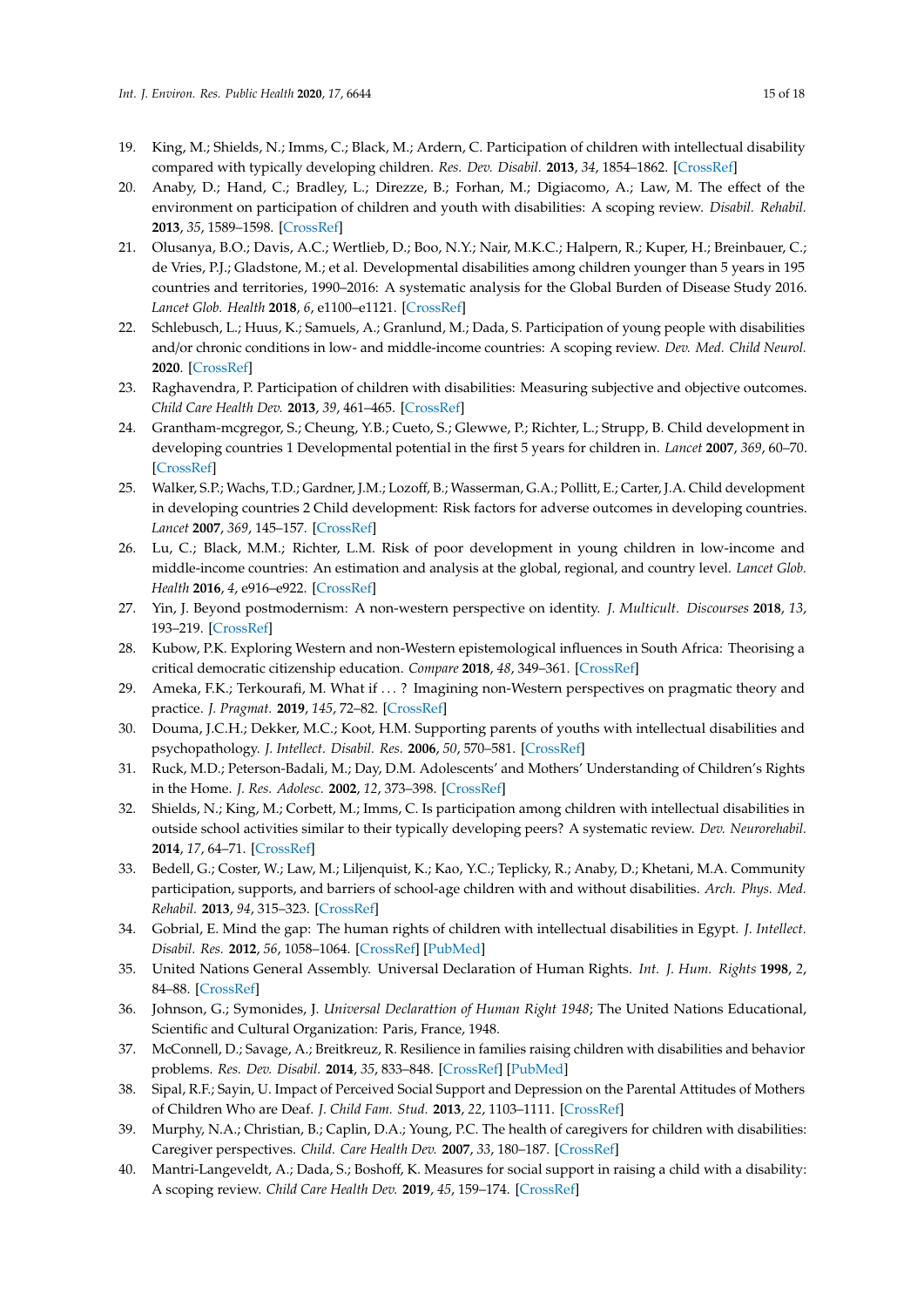- 41. Cobb, S. Social Support as a Moderator of Life Stress. *Psychosom. Med.* **1976**, *38*, 300–314. [CrossRef]
- 42. Migerode, F.; Maes, B.; Buysse, A.; Brondeel, R. Quality of Life in Adolescents with a Disability and Their Parents: The Mediating Role of Social Support and Resilience. *J. Dev. Phys. Disabil.* **2012**, *24*, 487–503. [CrossRef]
- 43. Ran Tak, Y.; McCubbin, M. Family stress, perceived social support and coping following the diagnosis of a child's congenital heart disease. *J. Adv. Nurs.* **2002**, *39*, 190–198. [CrossRef]
- 44. Benzies, K.; Mychasiuk, R. Fostering family resiliency: A review of the key protective factors. *Child Fam. Soc. Work* **2009**, *14*, 103–114. [CrossRef]
- 45. Mhaka-Mutepfa, M.; Cumming, R.; Mpofu, E. Grandparents Fostering Orphans: Influences of Protective Factors on Their Health and Well-Being. *Health Care Women Int.* **2014**, *35*, 1022–1039. [CrossRef] [PubMed]
- 46. Tang, F.; Jang, H.; Copeland, V.C. Challenges and resilience in African American grandparents raising grandchildren: A review of the literature with practice implications. *GrandFamilies Contemp. J. Res. Pract. Policy* **2015**, *2*, 1–31.
- 47. Casale, M.; Wild, L.; Cluver, L.; Kuo, C. Social support as a protective factor for depression among women caring for children in HIV-endemic South Africa. *J. Behav. Med.* **2015**, *38*, 17–27. [CrossRef]
- 48. Guralnick, M.J.; Hammond, M.A.; Neville, B.; Connor, R.T. The relationship between sources and functions of social support and dimensions of child- and parent-related stress. *J. Intellect. Disabil. Res.* **2008**, *52*, 1138–1154. [CrossRef] [PubMed]
- 49. Schlebusch, L.; Samuels, A.E.; Dada, S. South African families raising children with autism spectrum disorders: Relationship between family routines, cognitive appraisal and family quality of life. *J. Intellect. Disabil. Res.* **2016**, *60*, 412–423. [CrossRef] [PubMed]
- 50. Lee, Y.; Blitz, L.V.; Srnka, M. Trauma and resiliency in grandparent-headed multigenerational families. *Fam. Soc.* **2015**, *96*, 116–124. [CrossRef]
- 51. Samanta, T.; Chen, F.; Vanneman, R. Living Arrangements and Health of Older Adults in India. *J. Gerontol. Ser. B Psychol. Sci. Soc. Sci.* **2015**, *70*, 937–947. [CrossRef]
- 52. Burholt, V.; Dobbs, C. A support network typology for application in older populations with a preponderance of multigenerational households. *Aging Soc.* **2014**, *34*, 1142–1169. [CrossRef]
- 53. Breton, E. Modernization and Household Composition in India, 1983–2009. *Popul. Dev. Rev.* **2019**, *45*, 739–766. [CrossRef]
- 54. Raval, V.V.; Walker, B.L. Unpacking 'culture': Caregiver socialization of emotion and child functioning in diverse families. *Dev. Rev.* **2019**, *51*, 146–174. [CrossRef]
- 55. Piškur, B.; Beurskens, A.; Jongmans, M.J.; Ketelaar, M.; Norton, M.; Frings, C.; Hemmingsson, H.; Smeets, R. Parents' actions, challenges, and needs while enabling participation of children with a physical disability: A scoping review. *BMC Pediatr.* **2012**, *12*, 718. [CrossRef] [PubMed]
- 56. Hammal, D.; Jarvis, S.N.; Colver, A.F. Participation of children with cerebral palsy is influenced by where they live. *Dev. Med. Child Neurol.* **2004**, *46*, 292–298. [CrossRef] [PubMed]
- 57. Colver, A.F.; Dickinson, H.O. Study protocol: Determinants of participation and quality of life of adolescents with cerebral palsy: A longitudinal study (SPARCLE2). *BMC Public Health* **2010**, *10*, 280. [CrossRef] [PubMed]
- 58. Imms, C.; Reilly, S.; Carlin, J.; Dodd, K. Diversity of participation in children with cerebral palsy. *Dev. Med. Child Neurol.* **2008**, *50*, 363–369. [CrossRef]
- 59. Voorman, J.M.; Dallmeijer, A.J.; Schuengel, C.; Knol, D.L.; Lankhorst, G.J.; Becher, J.G. Activities and participation of 9- to 13-year-old children with cerebral palsy. *Clin. Rehabil.* **2006**, *20*, 937–948. [CrossRef]
- 60. Beckung, E.; Hagberg, G. Neuroimpairments, activity limitations, and participation restrictions in children with cerebral palsy. *Dev. Med. Child Neurol.* **2002**, *44*, 309–316. [CrossRef]
- 61. Chiarello, L.A.; Palisano, R.J.; Bartlett, D.J.; McCoy, S.W. A multivariate model of determinants of change in gross-motor abilities and engagement in self-care and play of young children with cerebral palsy. *Phys. Occup. Ther. Pediatr.* **2011**, *31*, 150–168. [CrossRef]
- 62. Bult, M.K.; Verschuren, O.; Jongmans, M.J.; Lindeman, E.; Ketelaar, M. What influences participation in leisure activities of children and youth with physical disabilities? A systematic review. *Res. Dev. Disabil.* **2011**, *32*, 1521–1529. [CrossRef]
- 63. Imms, C. Children with cerebral palsy participate: A review of the literature. *Disabil. Rehabil.* **2008**, *30*, 1867–1884. [CrossRef]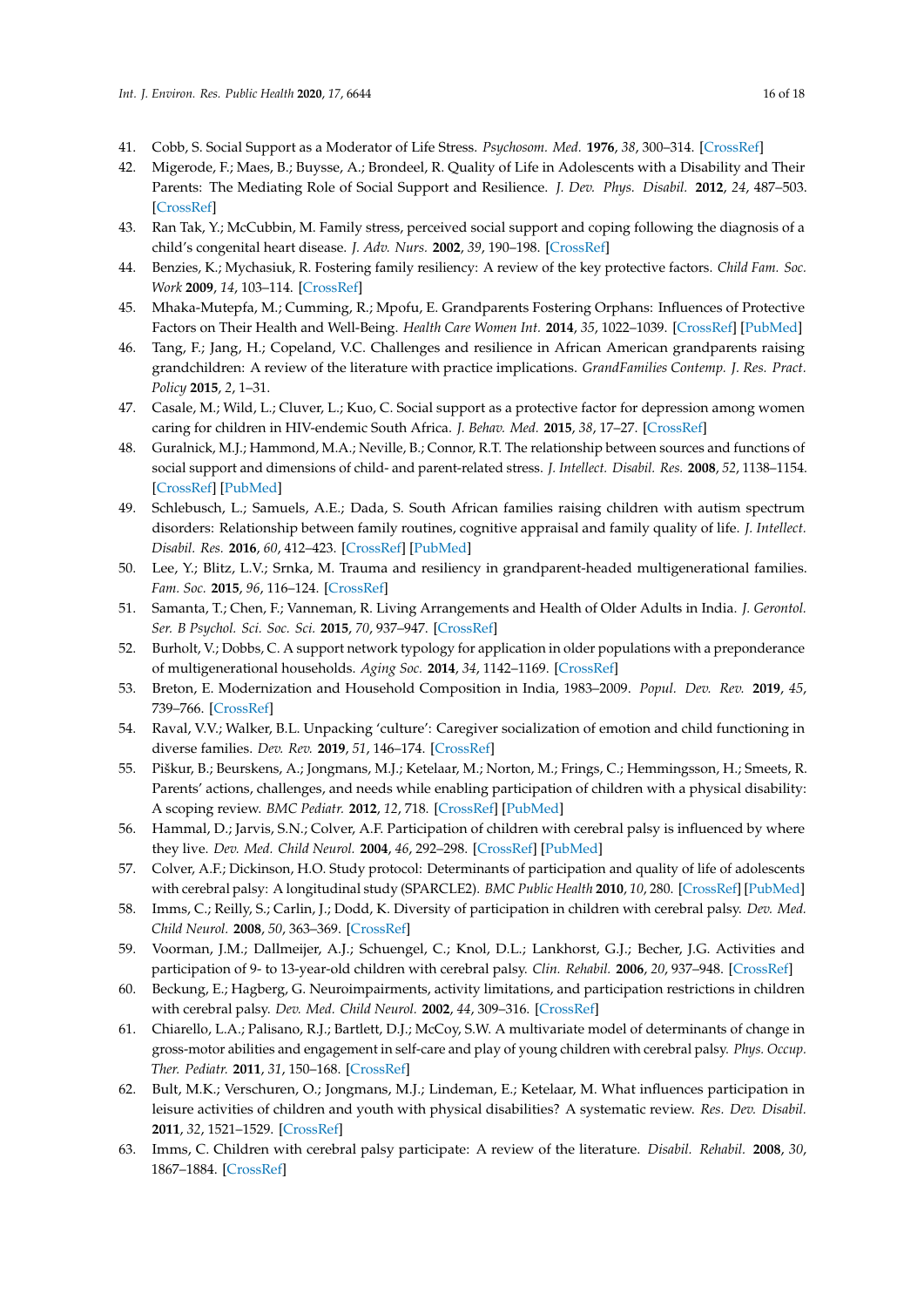- 64. Schalock, R.L.; Luckasson, R.; Shogren, K. The Renaming of Mental Retardation: Understanding the Change to the Term Intellectual Disability. *Intellect. Dev. Disabil.* **2007**, *45*, 116–124. [CrossRef]
- 65. Tomlinson, M.; Yasamy, M.T.; Emerson, E.; Officer, A.; Richler, D.; Saxena, S. Setting global research priorities for developmental disabilities, including intellectual disabilities and autism. *J. Intellect. Disabil. Res.* **2014**, *58*, 1121–1130. [CrossRef] [PubMed]
- 66. Westendorp, M.; Houwen, S.; Hartman, E.; Visscher, C. Are gross motor skills and sports participation related in children with intellectual disabilities? *Res. Dev. Disabil.* **2011**, *32*, 1147–1153. [CrossRef] [PubMed]
- 67. Dahan-Oliel, N.; Mazer, B.; Riley, P.; Maltais, D.B.; Nadeau, L.; Majnemer, A. Participation and enjoyment of leisure activities in adolescents born at or less than 29 week gestation. *Early Hum. Dev.* **2014**, *90*, 307–314. [CrossRef] [PubMed]
- 68. Nelson, F.; Masulani-Mwale, C.; Richards, E.; Theobald, S.; Gladstone, M. The meaning of participation for children in Malawi: Insights from children and caregivers. *Child Care Health Dev.* **2017**, *43*, 133–143. [CrossRef] [PubMed]
- 69. The World Bank. IBA World Bank Open Data. Available online: https://data.worldbank.org/ (accessed on 23 October 2019).
- 70. Olusanya, B.O.; Wright, S.M.; Nair, M.K.C.; Boo, N.Y.; Halpern, R.; Kuper, H.; Abubakar, A.A.; Almasri, N.A.; Arabloo, J.; Arora, N.K.; et al. Global Burden of Childhood Epilepsy, Intellectual Disability, and Sensory Impairments. *Pediatrics* **2020**, *146*, e20192623. [CrossRef] [PubMed]
- 71. King, G.; Law, M.; King, S.; Hurley, P.; Rosenbaum, P.; Hanna, S.; Kertoy, M.; Young, N. *Children's Assessment of Participation and Enjoyment & Preferences for Activities of Children*; Pearson: San Antonio, TX, USA, 2004.
- 72. Dunst, C.J.; Trivette, C.M.; Jenkins, V. *Family Support Scale: Reliability and Validity*; Winterberry Press: Asheville, NC, USA, 1984.
- 73. Taylor, M.J.; Crowley, S.L.; White, K.R. Psychometric Investigation of the FSS and FRS. 1993. Available online: https://files.eric.ed.gov/fulltext/ED359249.pdf (accessed on 9 September 2020).
- 74. Dada, S.; Bastable, K.; Schlebusch, L.; Halder, S. The participation of children with intellectual disabilities: Including the voices of children and their caregivers in India and South Africa. *Int. J. Environ. Res. Public Health* **2020**, in press.
- 75. George, D.; Mallery, M. *Using SPSS for Windows Step by Step: A Simple Guide and Reference*; Allyn & Bacon: Boston, MA, USA, 2003.
- 76. Peña, E.D. Lost in translation: Methodological considerations in cross-cultural research. *Child Dev.* **2007**, *78*, 1255–1264. [CrossRef]
- 77. IBM Corporation. *IBM SPSS Statistics for Windows*; IBM Corporation: Armonk, NY, USA, 2017.
- 78. Miot, H.A. Correlation analysis in clinical and experimental studies. *J. Vasc. Bras.* **2018**, *17*, 275–279. [CrossRef]
- 79. Arndt, S.; Turvey, C.; Andreasen, N.C. Correlating and predicting psychiatric symptom ratings: Spearman's v versus Kendall's tau correlation. *J. Psychiatr. Res.* **1999**, *33*, 97–104. [CrossRef]
- 80. Bonett, D.G.; Wright, T.A. Sample size requirements for estimating Pearson, Kendall and Spearman correlations. *Psychometrika* **2000**, *65*, 23–28. [CrossRef]
- 81. Kimberlin, C.L.; Winterstein, A.G. Validity and reliability of measurement instruments used in research. *Am. J. Health Syst. Pharm.* **2008**, *65*, 2276–2284. [CrossRef] [PubMed]
- 82. Marquis, S.; Hayes, M.V.; McGrail, K. Factors Affecting the Health of Caregivers of Children Who Have an Intellectual/Developmental Disability. *J. Policy Pract. Intellect. Disabil.* **2019**. [CrossRef]
- 83. McConnell, D.; Savage, A. Stress and Resilience among Families Caring for Children with Intellectual Disability: Expanding the Research Agenda. *Curr. Dev. Disord. Rep.* **2015**, *2*, 100–109. [CrossRef]
- 84. Imms, C.; Adair, B.; Keen, D.; Ullenhag, A.; Rosenbaum, P.; Granlund, M. "Participation": A systematic review of language, definitions, and constructs used in intervention research with children with disabilities. *Dev. Med. Child Neurol.* **2016**, *58*, 29–38. [CrossRef]
- 85. Hall, K.; Richter, L.; Mokomane, Z.; Lake, L. (Eds.) *Children, Families and the State Collaboration and Contestation*; Children's Institute, University of Cape Town: Cape Town, South Africa, 2018; ISBN 9780620819343.
- 86. Chhichhia, B. Gender rights in post-colonial societies: A comparative study of Kenya and India. *Afr. J. Polit. Sci. Int. Relat.* **2020**, *5*, 1–13. [CrossRef]
- 87. Mitra, A.; Rao, N. Gender, water, and nutrition in India: An intersectional perspective. *Water Altern.* **2019**, *12*, 169–191.